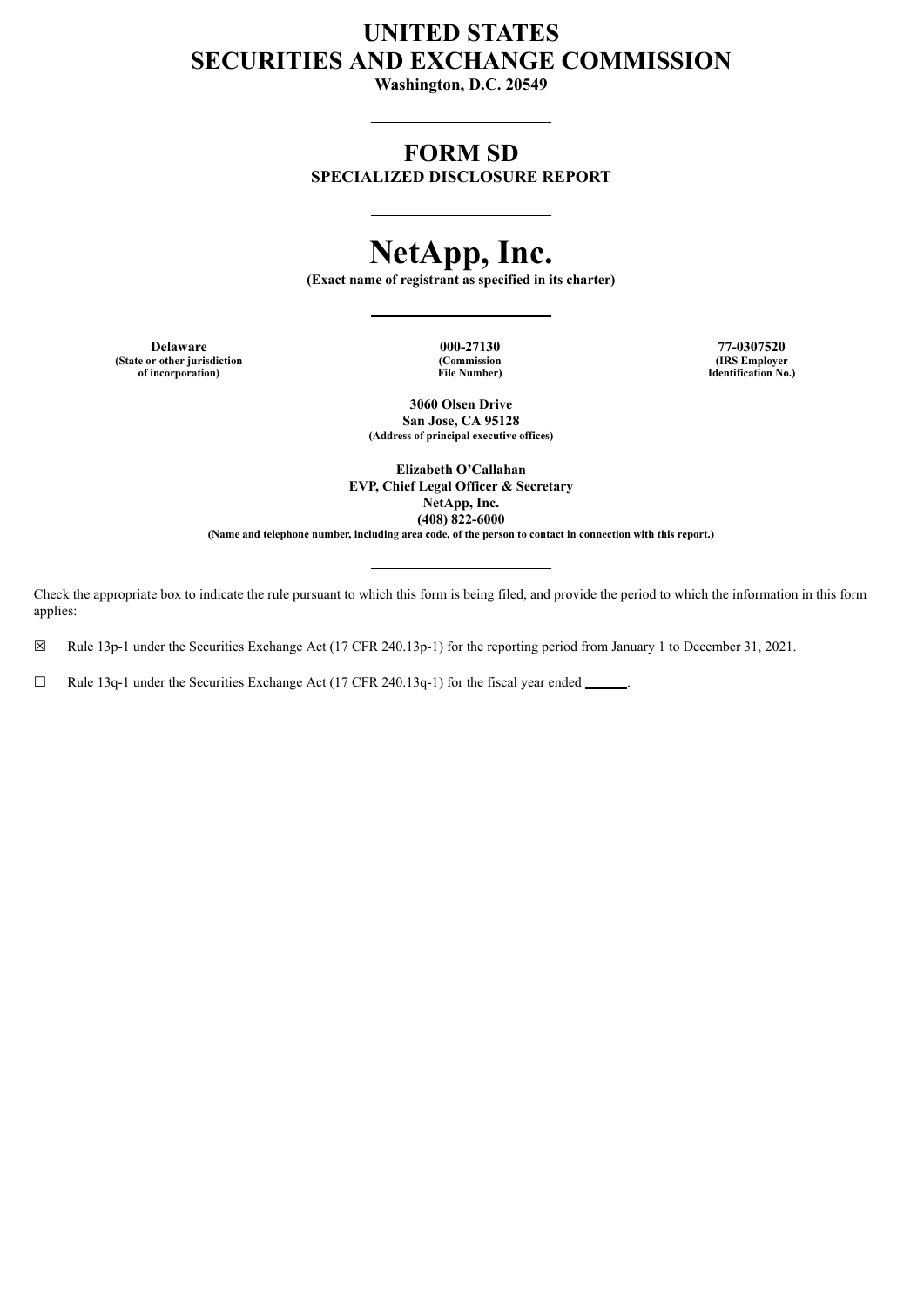## **Section 1 - Conflict Minerals Disclosure**

## **Items 1.01 and 1.02 Conflict Minerals Disclosure and Report; Exhibit**

A copy of NetApp, Inc.'s Conflict Minerals Report is provided as Exhibit 1.01 to this Form SD and is available at the following address: http://investors.netapp.com/corporate-governance

## **Section 3 - Exhibits**

## **Item 3.01 Exhibits**

**Exhibit No. Description**

1.01 Conflict [Minerals](#page-3-0) Report as required by Items 1.01 and 1.02 of this Form.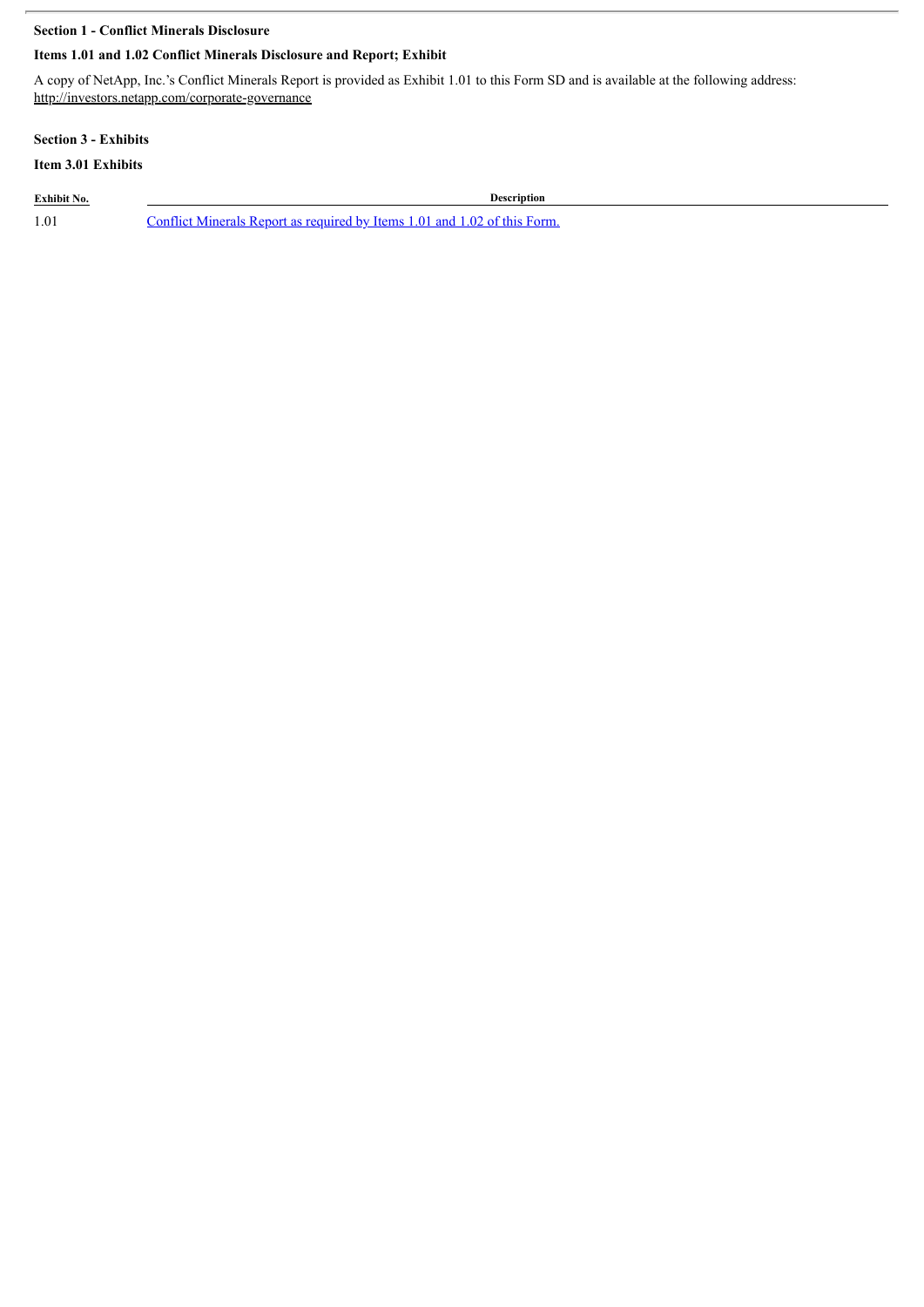**SIGNATURES**

Pursuant to the requirements of the Securities Exchange Act of 1934, the registrant has duly caused this report to be signed on its behalf by the duly authorized undersigned.

## **NETAPP, INC. (Registrant)**

Date: May 17, 2022 By: /s/ Elizabeth O'Callahan

Elizabeth O'Callahan EVP, Chief Legal Officer and Secretary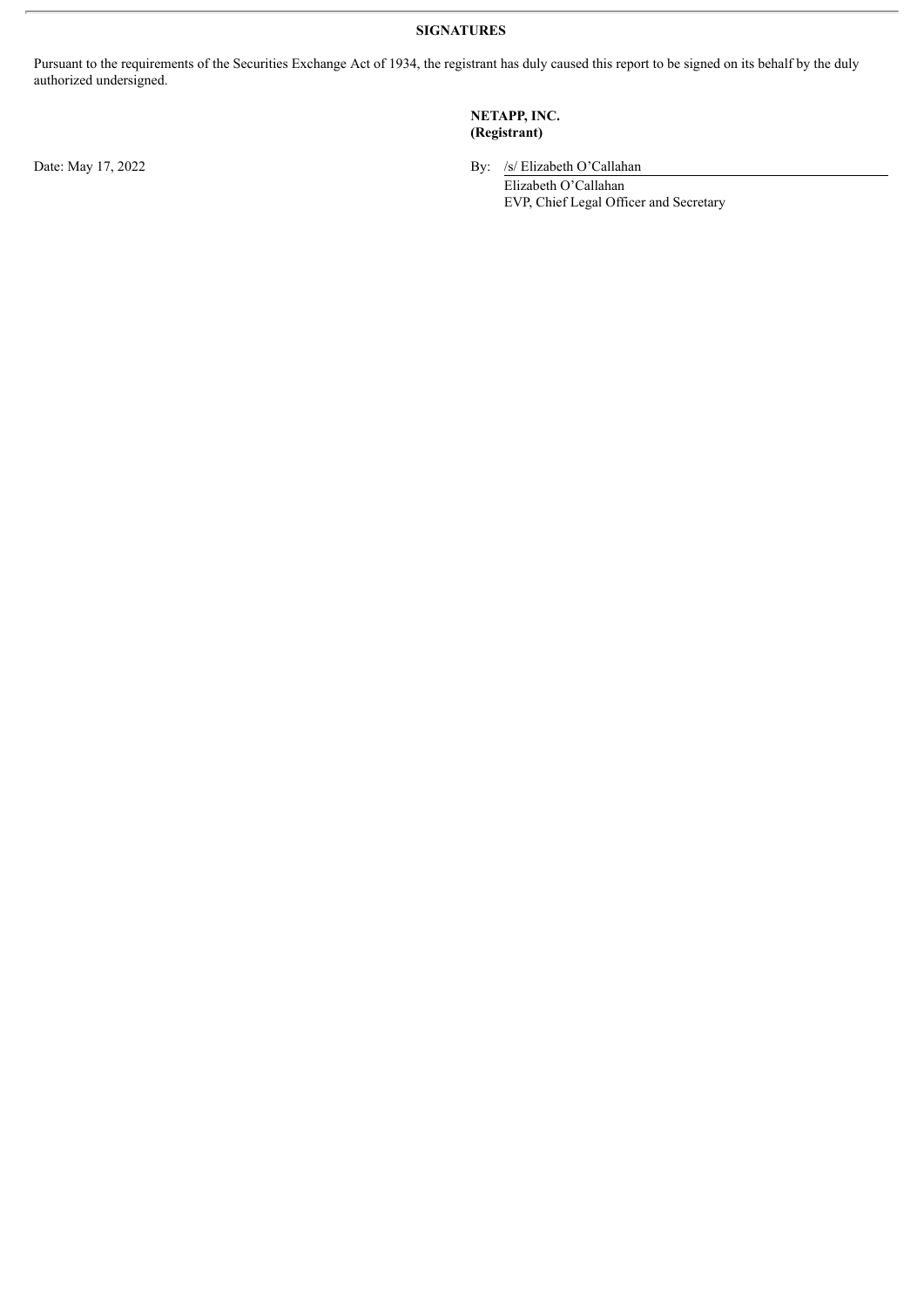#### **Conflict Minerals Report of NetApp, Inc. For the Calendar Year Ended December 31, 2021**

<span id="page-3-0"></span>This Conflict Minerals Report contains forward-looking statements. These statements include statements regarding NetApp's goals for its Conflict Minerals policy and the actions that NetApp intends to take to improve transparency and reporting. All forward-looking statements involve risk and uncertainty. When considering these statements, you should also consider the important factors described in reports and documents NetApp files from time to time with the Securities and Exchange Commission, including the factors described under the sections titled "Risk Factors" in NetApp's most recently filed Annual and Quarterly Reports on Forms 10-K and 10-Q, respectively. Except as required by law, NetApp disclaims any obligation to update information contained in these forward-looking statements whether as a result of new information, future events, or otherwise.

This is the Conflict Minerals Report for NetApp, Inc. ("NetApp") for calendar year 2021 prepared in accordance with Rule 13p-1 under the Securities Exchange Act of 1934 ("Rule 13p-1").

#### **Introduction**

NetApp is a leader in data insight, access and control for hybrid cloud environments. NetApp provides global organizations the ability to manage and share their data across on-premises, private and public clouds.

Section 1502 of the Dodd-Frank Wall Street Reform and Consumer Protection Act and the rules promulgated thereunder (together "Section 1502") require NetApp to perform certain due diligence procedures and disclose information about the use and origin of certain minerals if these minerals are deemed to be necessary to the functionality or production of a product manufactured or contracted to be manufactured by NetApp. The NetApp products that contain minerals or metals are its hardware products (storage systems and subsystems) that NetApp contracts to manufacture and sells directly or through resellers. The specific minerals covered by these rules consist of tin, tantalum, tungsten and gold and are referred to as "Conflict Minerals" or alternatively as "3TG".

Conflict Minerals are necessary to the functionality or production of the hardware storage systems and subsystems that NetApp contracts with third parties to manufacture. Components and subassemblies that are made in part using Conflict Minerals are sourced from a global supply base that includes distributors, value-added resellers, original equipment manufacturers, original design manufacturers and contract manufacturers.

In accordance with Section 1502, NetApp has performed a "reasonable country of origin inquiry" ("RCOI") on the Conflict Minerals that were in NetApp's supply chain for calendar year 2021 to determine whether these minerals were sourced from the Democratic Republic of the Congo or adjoining countries (collectively the "Covered Countries") and has conducted due diligence measures as described below.

#### **Due Diligence Procedures**

In accordance with Rule 13p-1, NetApp undertook due diligence procedures to determine the source and chain of custody of the Conflict Minerals used in its products. NetApp designed its due diligence measures for each of the Conflict Minerals to conform, in all material respects, with the due diligence framework in the Organisation for Economic Co-operation and Development ("OECD") Due Diligence Guidance for Responsible Supply Chains of Minerals from Conflict-Affected and High-Risk Areas, Third Edition (OECD 2016) ("OECD Framework") and related supplements. NetApp's due diligence measures concerning Conflict Minerals included:

- 1. Establishing strong company management systems regarding conflict minerals;
- 2. Identifying and assessing risk in the supply chain;
- 3. Designing and implementing strategies to respond to identified risks;
- 4. Supporting industry associations that carry out independent third-party audits of smelter/refiner's due diligence practices; and
- 5. Reporting annually on NetApp's supply chain due diligence activities.

#### *STEP 1: Establish strong company management systems*

- a) Identified an executive sponsor for NetApp's supply chain transparency objectives to provide internal leadership and guidance to attain NetApp's goal of determining the countries of origin of the Conflict Minerals that are necessary for the production or functionality of its products and eliminating sources of Conflict Minerals that benefit armed groups in the Covered Countries.
- b) Adopted and posted a Conflict Minerals policy (discussed further below) on its website. NetApp requested all vendors and suppliers of materials that could potentially contain Conflict Minerals (the "in-scope suppliers") to comply with the requirements of Section 1502, if applicable, and to support NetApp's compliance program. NetApp continues to educate suppliers on its Conflict Minerals policy and encourage suppliers to have policies of their own.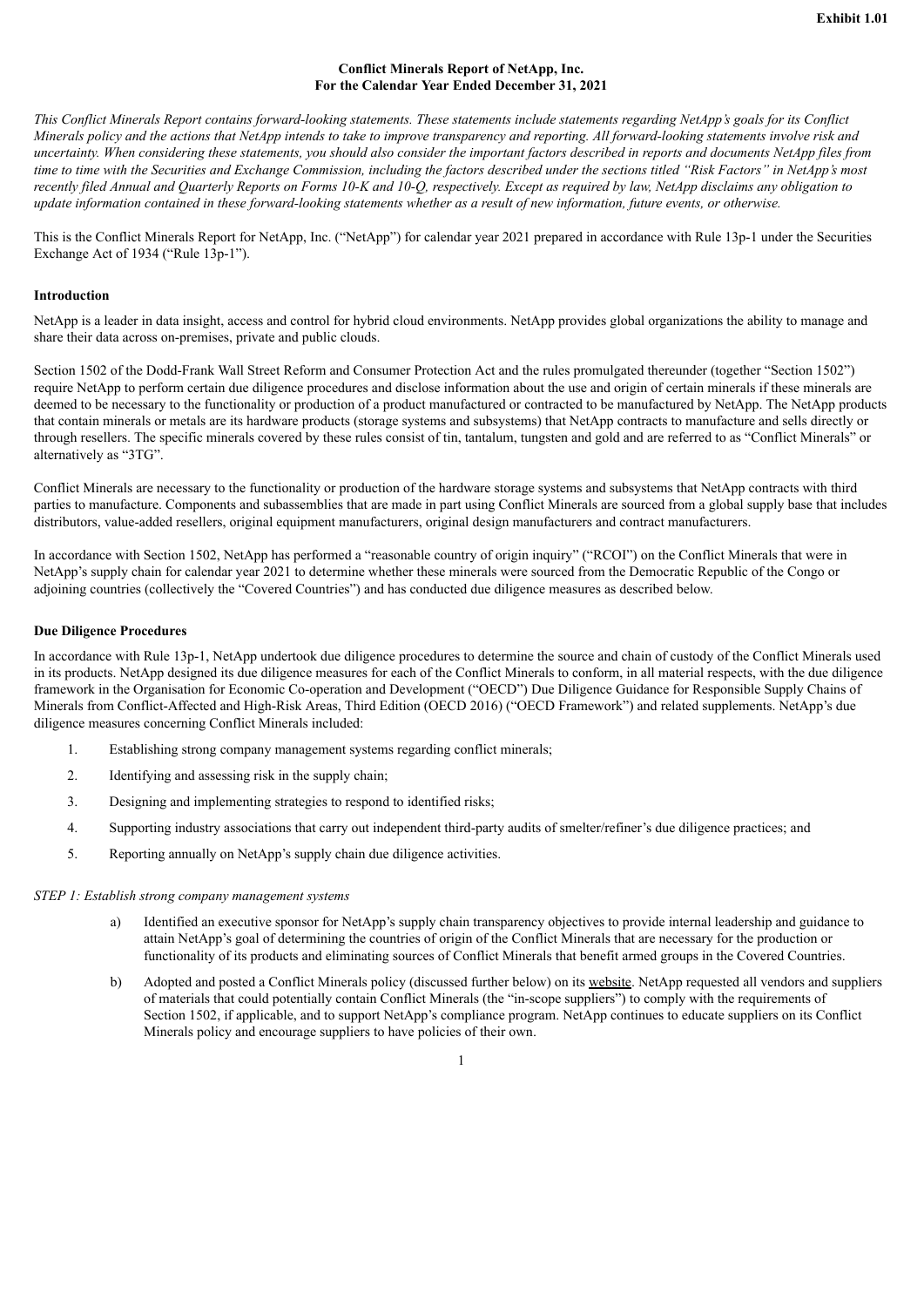- c) Included Section 1502 requirement contractually in its Master Supply Agreements, requiring suppliers to provide necessary information.
- d) Adopted processes, procedures and systems to capture, maintain, retrieve and report on supplier sourcing of Conflict Minerals to further improve transparency and the ability to report on NetApp's sourcing of Conflict Minerals in accordance with Section 1502 in coming years.
- e) Conducted a survey using the Responsible Minerals Initiative or "RMI" (previously known as Conflict Free Sourcing Initiative ("CFSI") Conflict Minerals Reporting Template (the "CMRT") version 6.1or higher (the "RCOI Survey") through a third-party service provider, SupplierSoft, of NetApp's in-scope suppliers to gather information on the chain of custody of the necessary Conflict Minerals included in NetApp products.
- f) Instituted Conflict Minerals risk assessment as part of the NetApp product development process.
- g) Identified personnel within NetApp responsible for the NetApp sustainability program, including responsibility for day-to-day consideration and review of compliance requirements related to the Section 1502.
- h) Used a third-party service provider, SupplierSoft, to assist with gathering and evaluating supply chain information with respect to Conflict Minerals, training and educating suppliers on Conflict Minerals and providing feedback to the in-scope suppliers on their conflict minerals program.
- i) Established a dedicated email address that is published on https://www.netapp.com/company/about-us/conflict-minerals/ and in other communications with suppliers whereby employees and suppliers can (i) communicate with NetApp on questions related to Conflict Minerals, (ii) request Conflict Mineral compliance information, and (iii) report Conflict Minerals grievances.

#### *STEP 2: Identify and assess risks in the supply chain*

- a) As part of its RCOI, NetApp performed an assessment of all parts represented within its product lines followed by a supplier risk assessment. Suppliers were first assessed by determining whether they supplied hardware, software or services. If the supplier was determined to supply hardware, NetApp assessed whether the materials supplied by the supplier could potentially contain Conflict Minerals to identify the in-scope suppliers. Finally, the in-scope suppliers were surveyed to determine whether they sourced Conflict Minerals from the Covered Countries.
- b) Provided letters to the in-scope suppliers explaining NetApp's country of origin inquiry and due diligence efforts and requesting supplier cooperation. Suppliers were offered training materials on the requirements of Section 1502, NetApp's plan to achieve compliance with such requirements and NetApp's goal of achieving responsible sourcing from its suppliers.
- c) Partnered with SupplierSoft to conduct a RCOI Survey of NetApp's in-scope suppliers to gather information on countries of origin and identify smelters or refiners. The RCOI Survey used the CMRT. The in-scope suppliers were asked to identify the smelters and refiners who contributed to the Conflict Minerals materials contained in parts and components that they supplied to NetApp.
- d) The in-scope suppliers that responded to NetApp's RCOI Survey account for 100% of in-scope component spend for calendar year 2021. Maintaining this percentage rate is attributable to NetApp's and SupplierSoft's efforts on following up with non-responsive suppliers.
- e) Compared smelters and refiners identified against the list of those on RMI's lists for tantalum, tin, tungsten and gold including those that have received a "conflict free" designation by participating in an independent third-party audit. Based on the RCOI, NetApp had reason to believe that some of the Conflict Minerals may have originated from the Covered Countries, therefore, in accordance with Section 1502, performed due diligence on the source and chain of custody of the conflict minerals in question.
- f) Performed enhanced data analytics to ensure identification of all in-scope suppliers throughout NetApp's entire supply chain.
- g) Analyzed CMRT responses and provided feedback to suppliers on the strength of their conflict minerals program.

#### *STEP 3: Design and implement a strategy to respond to identified risks*

- a) NetApp has established a supplier Conflict Minerals policy, which outlines NetApp's requirements for its suppliers:
	- a. Sourcing minerals from socially responsible suppliers;
	- b. Requesting suppliers downstream to source minerals from socially responsible suppliers;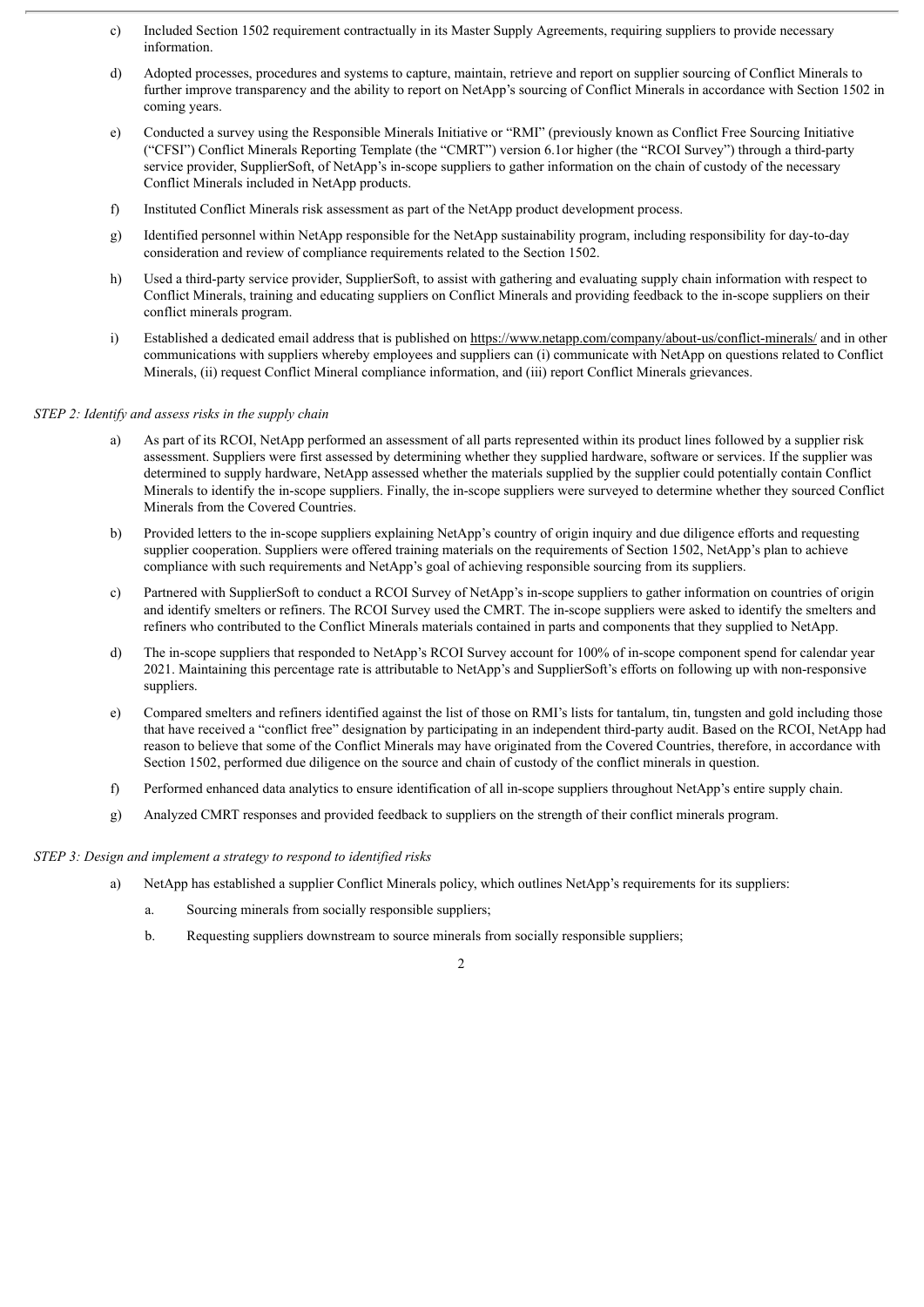- c. Providing NetApp with prompt, truthful, and accurate information regarding each supply source and the nature of the sourcing materials as it relates to the requirements of Section 1502; and
- d. Cooperating with regular business reviews, surveys, and audits undertaken by or for NetApp so that it can comply with the requirements of Section 1502.
- b) Through calendar year 2021, NetApp continued to flow down its Conflict Minerals policy to its in-scope supply base. This has aided in defining sourcing requirements for products supplied to NetApp.
- c) NetApp's supplier qualification and assessment program includes audits of supplier representations of their status to validate their previous and current reporting.
- d) NetApp (or SupplierSoft on NetApp's behalf), responded to the risks identified in Step 2 by providing feedback and education material to suppliers. This included contacting non-responsive suppliers, following up with invalid submissions, providing feedback and recommended next steps for identified smelter risk, and encouraging suppliers to improve their internal compliance practices.
- e) In 2021, NetApp attended a Conflict Minerals forum and collaborated with industry peers to define and improve best practices, and encourage responsible sourcing
- f) In calendar year 2022, NetApp plans to:
	- a. Continue to work with its top materials-spend suppliers to improve transparency and reporting. Concurrently, through its supplier performance management process, NetApp continues to assess risk for its supply base that are not improving their level of transparency required by Section 1502 to promote its intended purpose. NetApp will work with suppliers with underdeveloped processes, providing information and guidance to increase transparency.
	- b. Compare RCOI Survey responses to information collected via independent conflict free smelter validation programs, such as RMI's Responsible Minerals Assurance Process, to identify unknown or unrecognized smelters or refiners.
	- c. Contact in-scope suppliers with unknown or unrecognized smelters or refiners and request their participation in improving data accuracy and promoting RMI's efforts.
	- d. Participate in Conflict Minerals forums and collaborate with industry peers to define best practices and encourage responsible sourcing. NetApp will continue to support RMI in its efforts to increase the number of smelters and refiners identified as "conflict free."
	- e. Continue outreach efforts with suppliers who listed OFAC sanctioned smelters in their CMRT to have these smelters removed from their CMRT.

#### STEP 4: Support industry associations that carry out independent third-party audits of smelter/refiner's due diligence practices

As a member of the Responsible Business Alliance or "RBA" (previously known as Electronic Industry Citizenship Coalition, or "EICC)," NetApp will continue to participate in the RMI to assist in increasing the number of smelters and refiners directly and indirectly in its supply base that have been identified as "conflict free" under Responsible Minerals Assurance Process or "RMAP" (previously known as CFSI's Conflict-Free Smelter Program), which uses an independent third-party audit to identify smelters and refiners that have systems in place to assure sourcing of only conflict-free materials. NetApp was not required to obtain a third-party independent audit of its own due diligence process and compliance efforts and results in 2021.

#### *STEP 5: Report annually on supply chain due diligence*

NetApp's Conflict Minerals policy, Form SD and this Conflict Minerals Report are currently posted on NetApp's public website:

https://www.netapp.com/company/about-us/conflict-minerals/

https://www.netapp.com/pdf.html?item=/media/7875-conflictmineralspolicy.pdf and

https://investors.netapp.com/sec-filings/sec-filing/s-8/0001193125-21-272936

#### **Results of Due Diligence**

NetApp, as a purchaser, is many steps removed from the mining of the Conflict Minerals and does not purchase raw ore or unrefined Conflict Minerals, nor does it purchase bulk Conflict Minerals in the form of ingots or bullion for use in its products. The origin of NetApp's Conflict Minerals cannot be determined with any certainty once the raw ores are smelted, refined and converted to ingots, bullion or other derivatives. The smelters and refiners are consolidating points for raw ore and are in the best position in the total supply chain to know the origin of the ores.

Based on the information that was provided by NetApp's in-scope suppliers and otherwise obtained through its due diligence efforts described herein, NetApp believes that the facilities listed in Appendix A may have been used to process a portion of the necessary Conflict Minerals contained in NetApp's products for calendar year 2021. Furthermore, NetApp has reasonably determined from information provided by the RMAP and otherwise obtained through NetApp's due diligence efforts, that it does not have enough information to determine whether portions of its products contain recycled or scrap sources.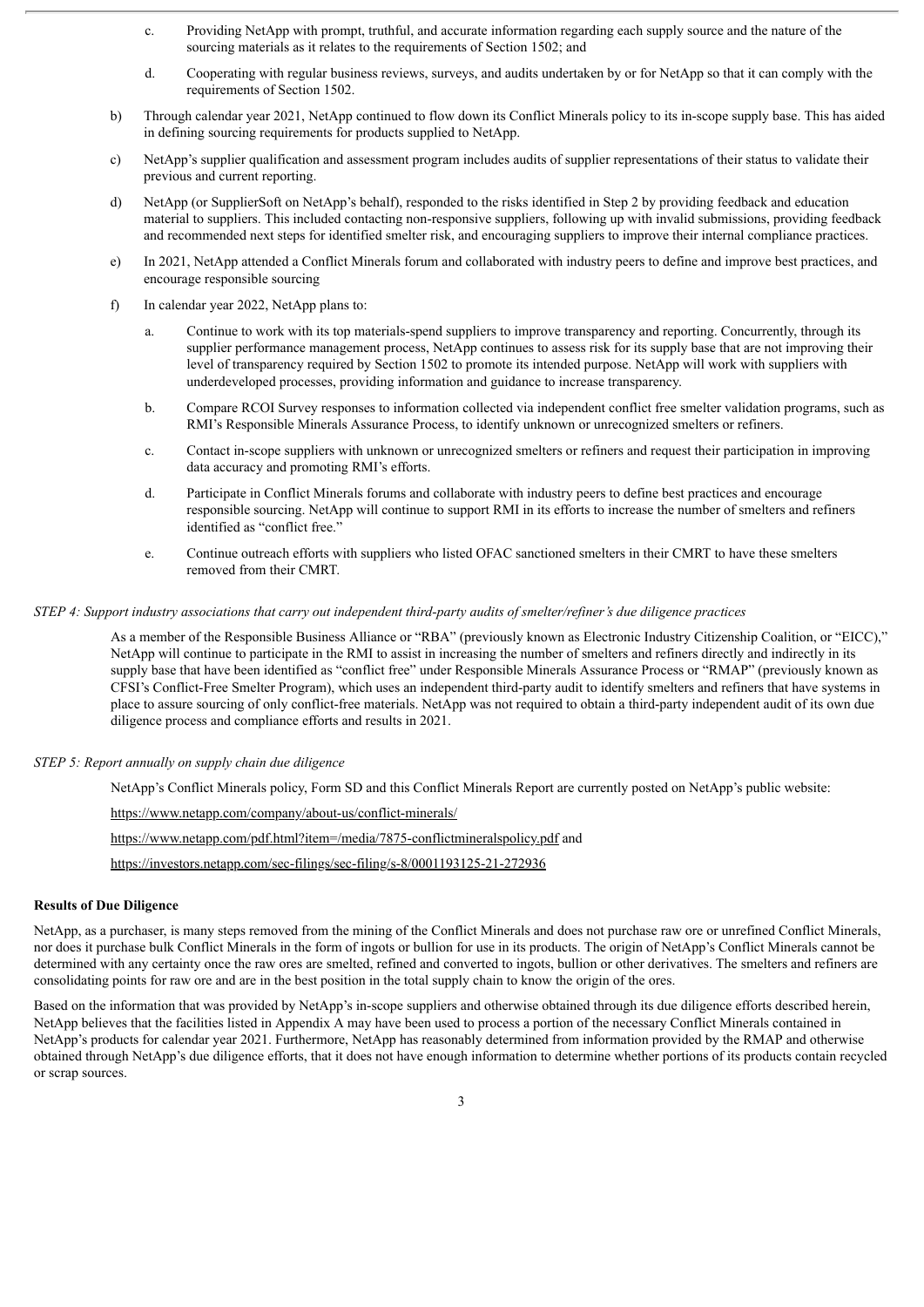Appendix A is a list of the smelters and refiners listed by NetApp's in-scope suppliers in their completed CMRTs that appear on the lists of smelters maintained by the RMI. The majority of CMRTs received from the in-scope suppliers were made on a company or division level basis, rather than on a product-level basis, therefore NetApp cannot identify with certainty which smelters or refiners listed in Appendix A actually processed the Conflict Minerals contained in NetApp products. Therefore, the list of processing smelters and refiners disclosed in Appendix A may contain more facilities than those that actually processed the conflict minerals contained in our products.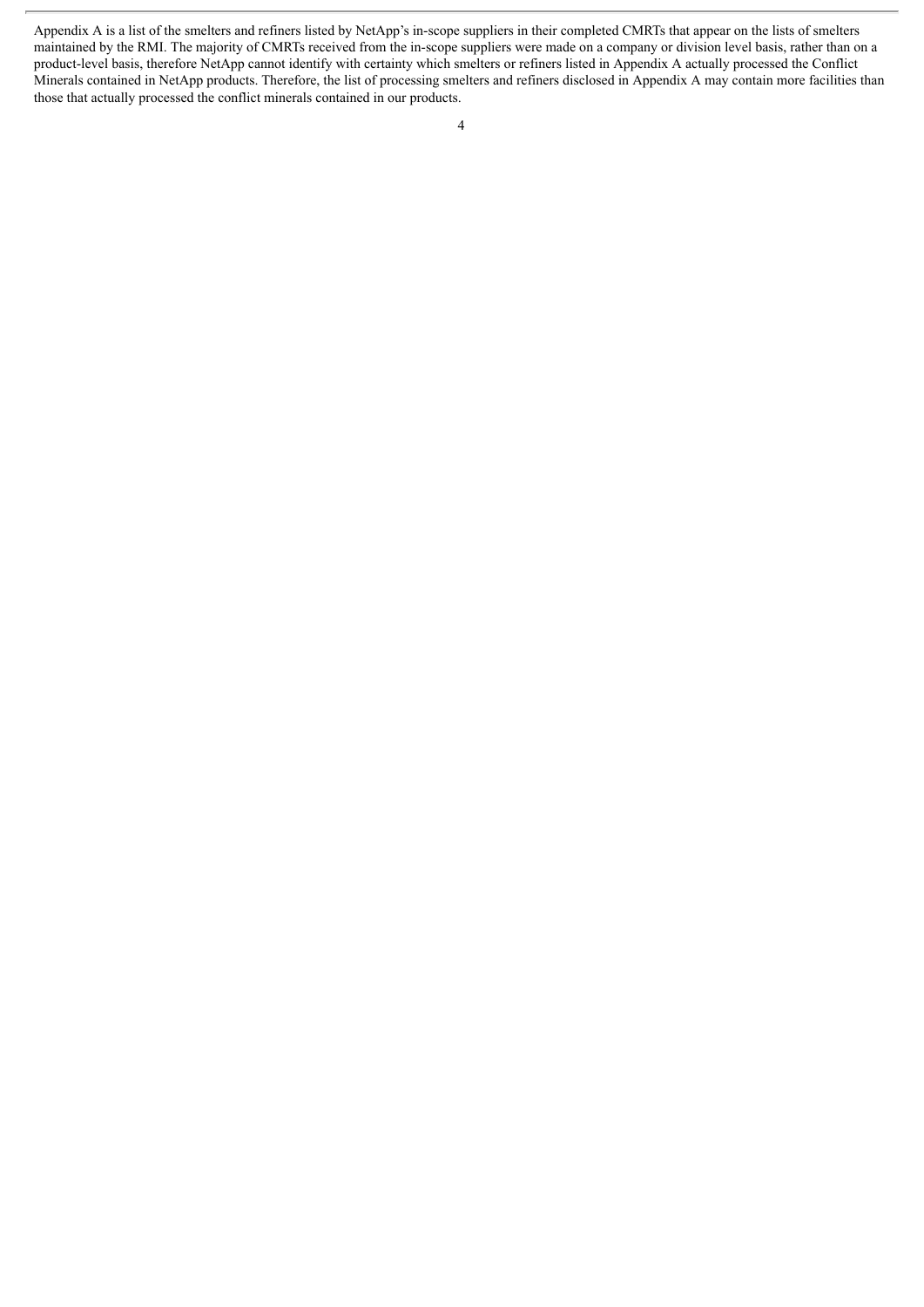## **Appendix A**

### Smelters or Refiners (SORs) that may be used to process the Conflict Minerals contained in NetApp's Products.

SOR Status as of December 31, 2021: "Conformant" indicates SOR is publicly listed on the RMAP web site and considered "conflict-free" as of the date indicated based on the criteria used by the RMI to assess SORs. "Active" indicates SOR has committed to or is in the process of undergoing an audit through RMAP. "Not Enrolled" indicates SOR is not enrolled in RMAP. "Non-Conformant" indicates SOR was audited but found not conformant with the relevant RMAP standard.

| Metal    | <b>Smelter CID</b> | <b>Smelter Name</b>                                  | Country                   | <b>Status</b>  |
|----------|--------------------|------------------------------------------------------|---------------------------|----------------|
| Gold     | CID000197          | Yunnan Copper Industry Co., Ltd.                     | <b>CHINA</b>              | Not Enrolled   |
| Tungsten | CID003407          | Lianyou Metals Co., Ltd.                             | TAIWAN, PROVINCE OF CHINA | Conformant     |
| Tin      | CID003205          | PT Bangka Serumpun                                   | <b>INDONESIA</b>          | Conformant     |
| Tin      | CID003397          | Yunnan Yunfan Non-ferrous Metals<br>Co., Ltd.        | <b>CHINA</b>              | Non-Conformant |
| Tin      | CID003190          | Chifeng Dajingzi Tin Industry Co.,<br>Ltd.           | <b>CHINA</b>              | Conformant     |
| Tin      | CID003387          | Luna Smelter, Ltd.                                   | <b>RWANDA</b>             | Conformant     |
| Tantalum | CID002492          | Hengyang King Xing Lifeng New<br>Materials Co., Ltd. | <b>CHINA</b>              | Conformant     |
| Tantalum | CID000914          | JiuJiang JinXin Nonferrous Metals<br>Co., Ltd.       | <b>CHINA</b>              | Conformant     |
| Tantalum | CID001175          | Mineracao Taboca S.A.                                | <b>BRAZIL</b>             | Conformant     |
| Tantalum | CID001508          | QuantumClean                                         | UNITED STATES OF AMERICA  | Conformant     |
| Tantalum | CID001769          | Solikamsk Magnesium Works OAO                        | <b>RUSSIAN FEDERATION</b> | Conformant     |
| Tantalum | CID001869          | Taki Chemical Co., Ltd.                              | <b>JAPAN</b>              | Conformant     |
| Tin      | CID001070          | China Tin Group Co., Ltd.                            | <b>CHINA</b>              | Conformant     |
| Tantalum | CID000211          | Changsha South Tantalum Niobium<br>Co., Ltd.         | <b>CHINA</b>              | Conformant     |
| Tin      | CID001908          | Gejiu Yunxin Nonferrous Electrolysis<br>Co., Ltd.    | <b>CHINA</b>              | Conformant     |
| Gold     | CID000981          | Kojima Chemicals Co., Ltd.                           | <b>JAPAN</b>              | Conformant     |
| Gold     | CID002100          | Yamakin Co., Ltd.                                    | <b>JAPAN</b>              | Conformant     |
| Tin      | CID001105          | Malaysia Smelting Corporation<br>(MSC)               | <b>MALAYSIA</b>           | Conformant     |
| Tungsten | CID002649          | Hydrometallurg, JSC                                  | <b>RUSSIAN FEDERATION</b> | Conformant     |
| Tantalum | CID001969          | Ulba Metallurgical Plant JSC                         | <b>KAZAKHSTAN</b>         | Conformant     |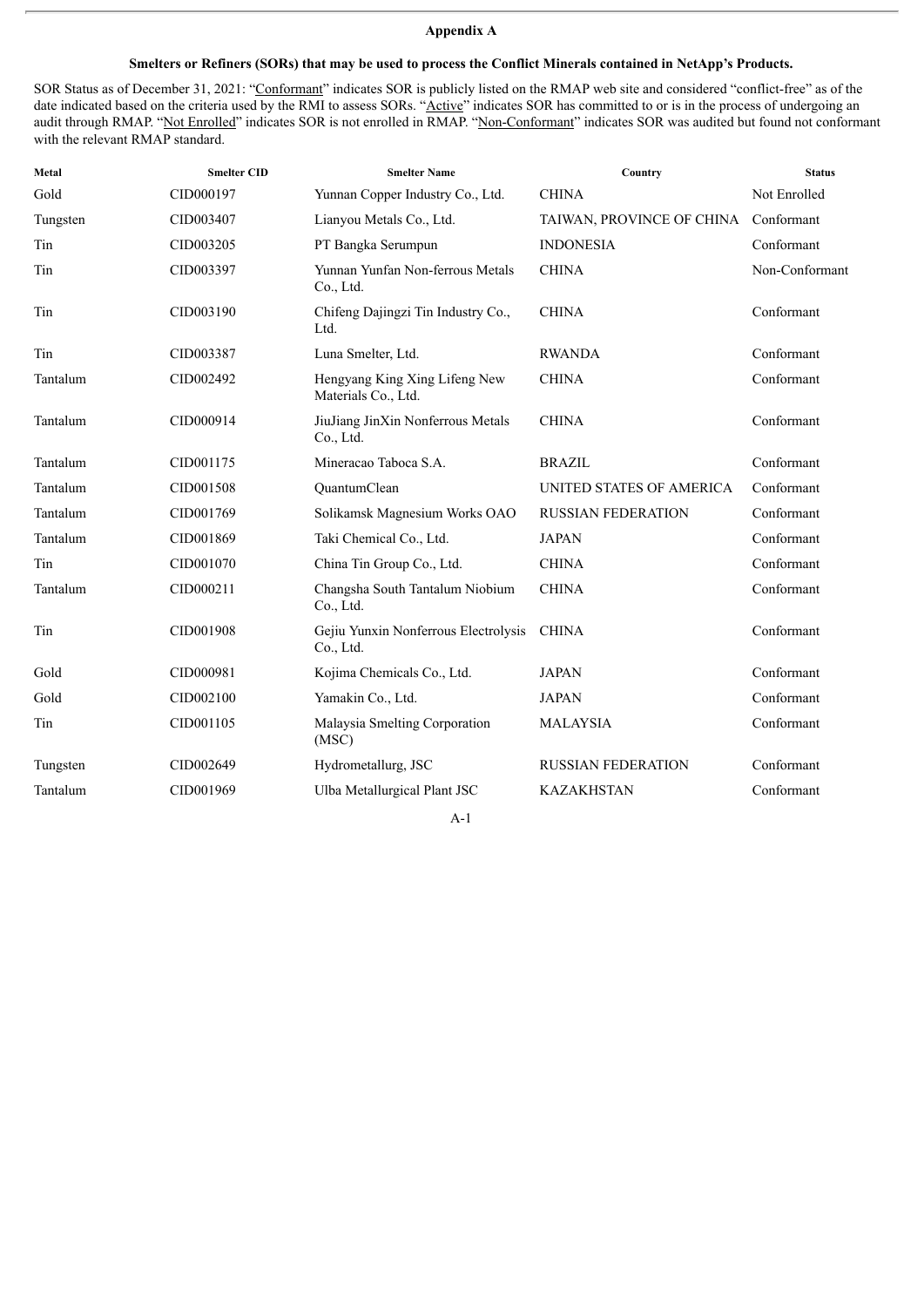| Gold     | CID003185 | African Gold Refinery                           | <b>UGANDA</b>                              | Not Enrolled   |
|----------|-----------|-------------------------------------------------|--------------------------------------------|----------------|
| Gold     | CID002857 | Modeltech Sdn Bhd                               | MALAYSIA                                   | Non-Conformant |
| Gold     | CID003497 | K.A. Rasmussen                                  | <b>NORWAY</b>                              | Not Enrolled   |
| Gold     | CID001220 | Nadir Metal Rafineri San. Ve Tic.<br>A.S.       | <b>TURKEY</b>                              | Conformant     |
| Gold     | CID001236 | Navoi Mining and Metallurgical<br>Combinat      | <b>UZBEKISTAN</b>                          | Conformant     |
| Gold     | CID001259 | Nihon Material Co., Ltd.                        | <b>JAPAN</b>                               | Conformant     |
| Gold     | CID001056 | Lingbao Gold Co., Ltd.                          | <b>CHINA</b>                               | Not Enrolled   |
| Tungsten | CID003388 | KGETS Co., Ltd.                                 | KOREA, REPUBLIC OF                         | Conformant     |
| Tungsten | CID000218 | Guangdong Xianglu Tungsten Co.,<br>Ltd.         | <b>CHINA</b>                               | Conformant     |
| Gold     | CID000264 | Chugai Mining                                   | <b>JAPAN</b>                               | Conformant     |
| Gold     | CID000401 | Dowa                                            | <b>JAPAN</b>                               | Conformant     |
| Gold     | CID000425 | Eco-System Recycling Co., Ltd. East<br>Plant    | <b>JAPAN</b>                               | Conformant     |
| Gold     | CID000711 | Heraeus Germany GmbH Co. KG                     | <b>GERMANY</b>                             | Conformant     |
| Tin      | CID000438 | <b>EM Vinto</b>                                 | <b>BOLIVIA (PLURINATIONAL</b><br>STATE OF) | Conformant     |
| Tin      | CID000468 | Fenix Metals                                    | <b>POLAND</b>                              | Conformant     |
| Tin      | CID000538 | Gejiu Non-Ferrous Metal Processing<br>Co., Ltd. | <b>CHINA</b>                               | Conformant     |
| Tin      | CID000555 | Gejiu Zili Mining And Metallurgy<br>Co., Ltd.   | <b>CHINA</b>                               | Conformant     |
| Tin      | CID000942 | Gejiu Kai Meng Industry and Trade<br><b>LLC</b> | <b>CHINA</b>                               | Non-Conformant |
| Tin      | CID002468 | Magnu's Minerais Metais e Ligas<br>Ltda.        | <b>BRAZIL</b>                              | Conformant     |
| Tantalum | CID001076 | <b>AMG</b> Brasil                               | <b>BRAZIL</b>                              | Conformant     |
| Tin      | CID002500 | Melt Metais e Ligas S.A.                        | <b>BRAZIL</b>                              | Not Enrolled   |
| Tin      | CID002706 | Resind Industria e Comercio Ltda.               | <b>BRAZIL</b>                              | Conformant     |
| Tantalum | CID002707 | Resind Industria e Comercio Ltda.               | <b>BRAZIL</b>                              | Conformant     |
| Tantalum | CID002545 | <b>TANIOBIS GmbH</b>                            | <b>GERMANY</b>                             | Conformant     |
| Tantalum | CID002550 | TANIOBIS Smelting GmbH & Co.<br>ΚG              | <b>GERMANY</b>                             | Conformant     |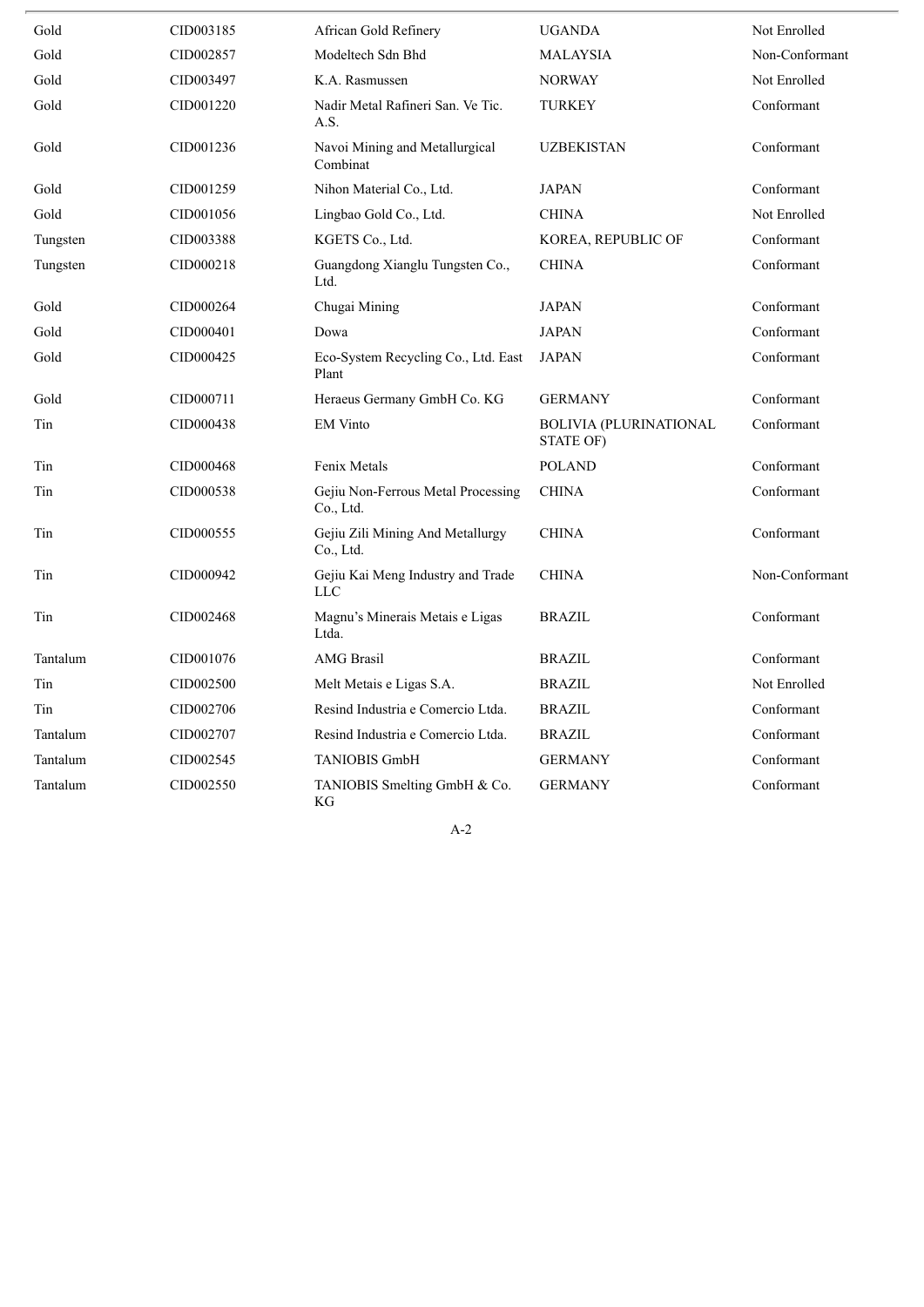| Tin      | CID001898 | Thaisarco                                                                         | <b>THAILAND</b>           | Conformant     |
|----------|-----------|-----------------------------------------------------------------------------------|---------------------------|----------------|
| Tantalum | CID000460 | F&X Electro-Materials Ltd.                                                        | <b>CHINA</b>              | Conformant     |
| Gold     | CID003186 | Gold Coast Refinery                                                               | <b>GHANA</b>              | Not Enrolled   |
| Tantalum | CID001277 | Ningxia Orient Tantalum Industry<br>Co., Ltd.                                     | <b>CHINA</b>              | Conformant     |
| Tantalum | CID002547 | H.C. Starck Hermsdorf GmbH                                                        | <b>GERMANY</b>            | Conformant     |
| Gold     | CID000689 | LT Metal Ltd.                                                                     | KOREA, REPUBLIC OF        | Conformant     |
| Tin      | CID000228 | Chenzhou Yunxiang Mining and<br>Metallurgy Co., Ltd.                              | <b>CHINA</b>              | Conformant     |
| Tungsten | CID000105 | Kennametal Huntsville                                                             | UNITED STATES OF AMERICA  | Conformant     |
| Gold     | CID001326 | OJSC "The Gulidov Krasnoyarsk<br>Non-Ferrous Metals Plant" (OJSC<br>Krastsvetmet) | <b>RUSSIAN FEDERATION</b> | Non-Conformant |
| Gold     | CID001352 | PAMP S.A.                                                                         | <b>SWITZERLAND</b>        | Conformant     |
| Gold     | CID001386 | Prioksky Plant of Non-Ferrous Metals                                              | <b>RUSSIAN FEDERATION</b> | Non-Conformant |
| Gold     | CID001397 | PT Aneka Tambang (Persero) Tbk                                                    | <b>INDONESIA</b>          | Conformant     |
| Gold     | CID001498 | PX Precinox S.A.                                                                  | <b>SWITZERLAND</b>        | Conformant     |
| Gold     | CID001512 | Rand Refinery (Pty) Ltd.                                                          | <b>SOUTH AFRICA</b>       | Conformant     |
| Gold     | CID001534 | Royal Canadian Mint                                                               | <b>CANADA</b>             | Conformant     |
| Gold     | CID001113 | Materion                                                                          | UNITED STATES OF AMERICA  | Conformant     |
| Gold     | CID001325 | Ohura Precious Metal Industry Co.,<br>Ltd.                                        | <b>JAPAN</b>              | Conformant     |
| Gold     | CID002762 | L'Orfebre S.A.                                                                    | <b>ANDORRA</b>            | Conformant     |
| Gold     | CID002582 | <b>REMONDIS PMR B.V.</b>                                                          | <b>NETHERLANDS</b>        | Conformant     |
| Gold     | CID002606 | Marsam Metals                                                                     | <b>BRAZIL</b>             | Conformant     |
| Tin      | CID002517 | O.M. Manufacturing Philippines, Inc.                                              | <b>PHILIPPINES</b>        | Conformant     |
| Gold     | CID002459 | Geib Refining Corporation                                                         | UNITED STATES OF AMERICA  | Conformant     |
| Gold     | CID002778 | WIELAND Edelmetalle GmbH                                                          | <b>GERMANY</b>            | Conformant     |
| Gold     | CID002779 | Ogussa Osterreichische Gold- und<br>Silber-Scheideanstalt GmbH                    | <b>AUSTRIA</b>            | Conformant     |
| Tungsten | CID002827 | Philippine Chuangxin Industrial Co.,<br>Inc.                                      | <b>PHILIPPINES</b>        | Conformant     |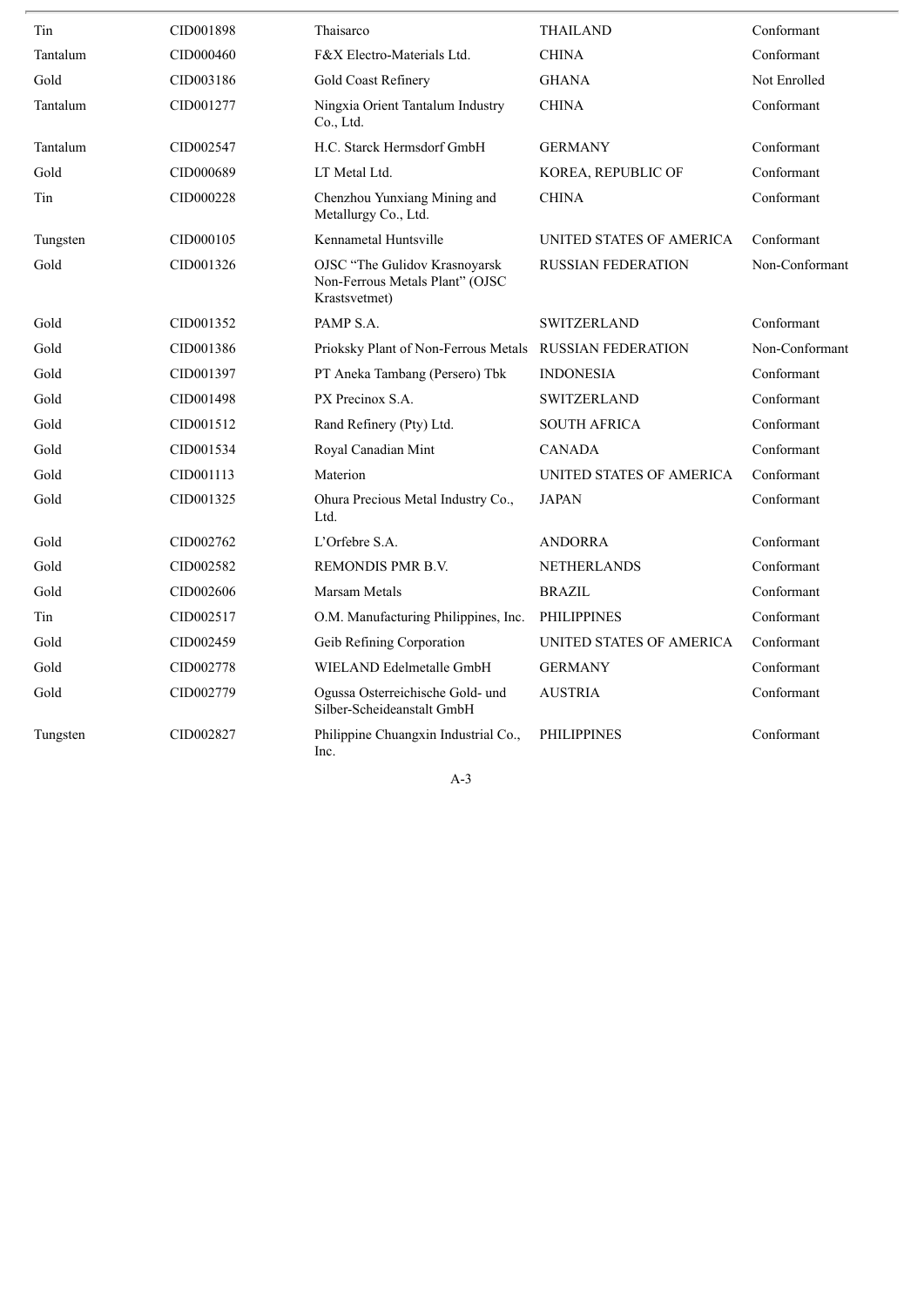| Tungsten | CID002830 | Xinfeng Huarui Tungsten &<br>Molybdenum New Material Co., Ltd. | <b>CHINA</b>              | Conformant     |
|----------|-----------|----------------------------------------------------------------|---------------------------|----------------|
| Tungsten | CID002724 | Unecha Refractory metals plant                                 | <b>RUSSIAN FEDERATION</b> | Conformant     |
| Tin      | CID000292 | Alpha                                                          | UNITED STATES OF AMERICA  | Conformant     |
| Tantalum | CID002557 | Global Advanced Metals Boyertown                               | UNITED STATES OF AMERICA  | Conformant     |
| Tantalum | CID002549 | TANIOBIS Japan Co., Ltd.                                       | <b>JAPAN</b>              | Conformant     |
| Tin      | CID003325 | Tin Technology & Refining                                      | UNITED STATES OF AMERICA  | Conformant     |
| Tantalum | CID002504 | D Block Metals, LLC                                            | UNITED STATES OF AMERICA  | Conformant     |
| Tungsten | CID002044 | Wolfram Bergbau und Hutten AG                                  | <b>AUSTRIA</b>            | Conformant     |
| Tungsten | CID000568 | Global Tungsten & Powders Corp.                                | UNITED STATES OF AMERICA  | Conformant     |
| Gold     | CID001619 | Shandong Tiancheng Biological Gold<br>Industrial Co., Ltd.     | <b>CHINA</b>              | Not Enrolled   |
| Gold     | CID002515 | Fidelity Printers and Refiners Ltd.                            | <b>ZIMBABWE</b>           | Not Enrolled   |
| Tin      | CID001458 | PT Prima Timah Utama                                           | <b>INDONESIA</b>          | Conformant     |
| Tin      | CID001463 | PT Sariwiguna Binasentosa                                      | <b>INDONESIA</b>          | Conformant     |
| Tin      | CID001468 | PT Stanindo Inti Perkasa                                       | <b>INDONESIA</b>          | Conformant     |
| Gold     | CID001585 | SEMPSA Joyeria Plateria S.A.                                   | <b>SPAIN</b>              | Conformant     |
| Gold     | CID001622 | Shandong Zhaojin Gold & Silver<br>Refinery Co., Ltd.           | <b>CHINA</b>              | Conformant     |
| Gold     | CID001756 | SOE Shyolkovsky Factory of<br>Secondary Precious Metals        | <b>RUSSIAN FEDERATION</b> | Non-Conformant |
| Gold     | CID001761 | Solar Applied Materials Technology<br>Corp.                    | TAIWAN, PROVINCE OF CHINA | Conformant     |
| Gold     | CID001798 | Sumitomo Metal Mining Co., Ltd.                                | <b>JAPAN</b>              | Conformant     |
| Gold     | CID002761 | <b>SAAMP</b>                                                   | <b>FRANCE</b>             | Conformant     |
| Gold     | CID002763 | 8853 S.p.A.                                                    | <b>ITALY</b>              | Conformant     |
| Gold     | CID002765 | Italpreziosi                                                   | <b>ITALY</b>              | Conformant     |
| Gold     | CID002580 | T.C.A S.p.A                                                    | <b>ITALY</b>              | Conformant     |
| Tungsten | CID002589 | Niagara Refining LLC                                           | UNITED STATES OF AMERICA  | Conformant     |
| Tantalum | CID002558 | Global Advanced Metals Aizu                                    | <b>JAPAN</b>              | Conformant     |
|          |           |                                                                |                           |                |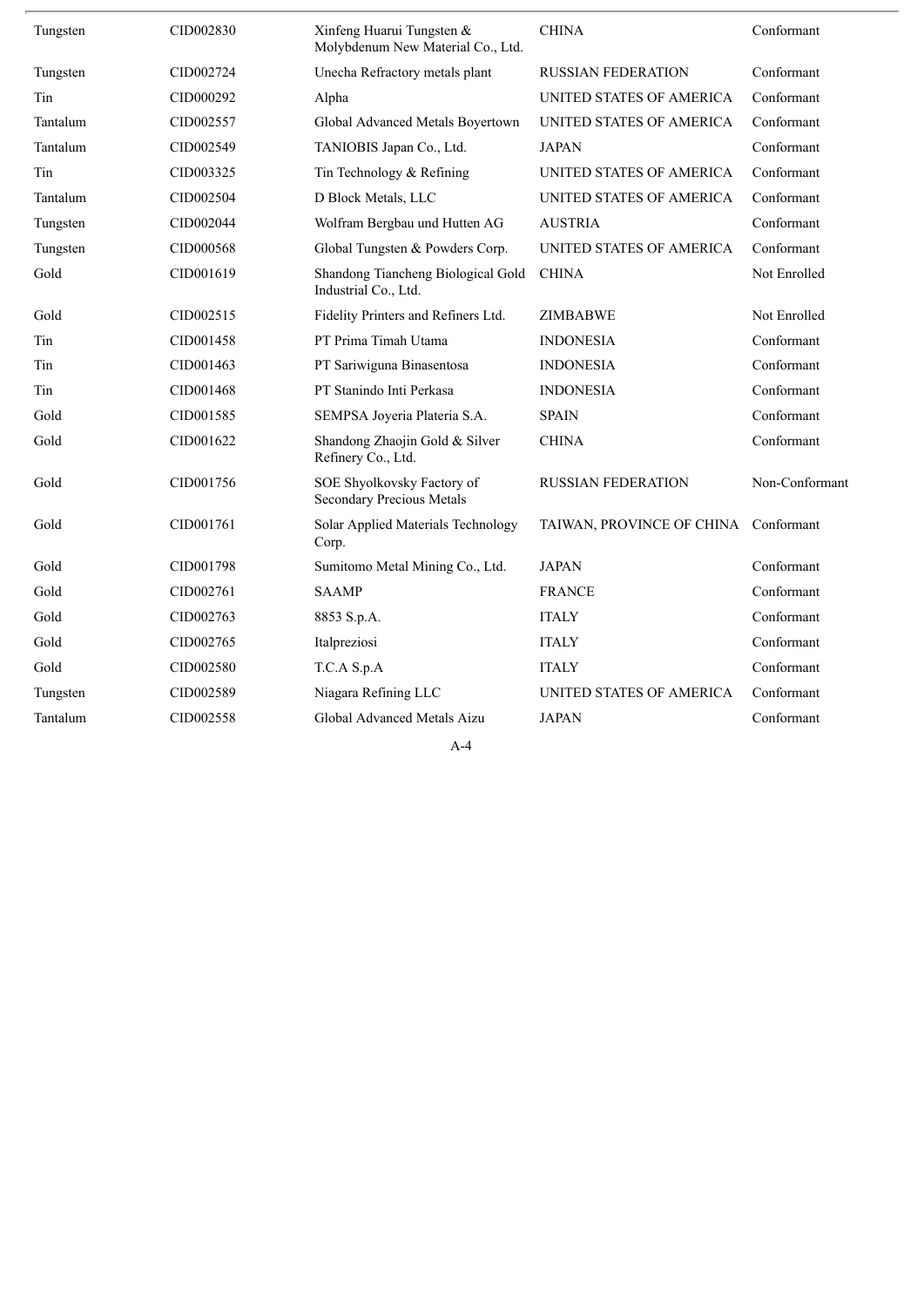| Tantalum | CID002544 | TANIOBIS Co., Ltd.                                       | <b>THAILAND</b>          | Conformant   |
|----------|-----------|----------------------------------------------------------|--------------------------|--------------|
| Tantalum | CID002548 | H.C. Starck Inc.                                         | UNITED STATES OF AMERICA | Conformant   |
| Tantalum | CID000616 | <b>XIMEI RESOURCES</b><br>(GUANGDONG) LIMITED            | <b>CHINA</b>             | Conformant   |
| Tin      | CID002773 | Metallo Belgium N.V.                                     | <b>BELGIUM</b>           | Conformant   |
| Tin      | CID002774 | Metallo Spain S.L.U.                                     | <b>SPAIN</b>             | Conformant   |
| Gold     | CID002563 | Kaloti Precious Metals                                   | UNITED ARAB EMIRATES     | Not Enrolled |
| Gold     | CID003382 | CGR Metalloys Pvt Ltd.                                   | <b>INDIA</b>             | Not Enrolled |
| Gold     | CID003383 | Sovereign Metals                                         | <b>INDIA</b>             | Not Enrolled |
| Tin      | CID001477 | PT Timah Tbk Kundur                                      | <b>INDONESIA</b>         | Conformant   |
| Tin      | CID001482 | PT Timah Tbk Mentok                                      | <b>INDONESIA</b>         | Conformant   |
| Tin      | CID001490 | PT Tinindo Inter Nusa                                    | <b>INDONESIA</b>         | Conformant   |
| Tin      | CID001758 | Soft Metais Ltda.                                        | <b>BRAZIL</b>            | Conformant   |
| Tin      | CID002158 | Yunnan Chengfeng Non-ferrous<br>Metals Co., Ltd.         | <b>CHINA</b>             | Conformant   |
| Tungsten | CID000258 | Chongyi Zhangyuan Tungsten Co.,<br>Ltd.                  | <b>CHINA</b>             | Conformant   |
| Tungsten | CID000875 | Ganzhou Huaxing Tungsten Products<br>Co., Ltd.           | <b>CHINA</b>             | Conformant   |
| Gold     | CID003461 | Augmont Enterprises Private Limited                      | <b>INDIA</b>             | Active       |
| Tungsten | CID002313 | Jiangxi Minmetals Gao'an<br>Non-ferrous Metals Co., Ltd. | <b>CHINA</b>             | Not Enrolled |
| Tungsten | CID000281 | CNMC (Guangxi) PGMA Co., Ltd.                            | <b>CHINA</b>             | Not Enrolled |
| Gold     | CID002605 | Korea Zinc Co., Ltd.                                     | KOREA, REPUBLIC OF       | Conformant   |
| Gold     | CID002615 | TOO Tau-Ken-Altyn                                        | <b>KAZAKHSTAN</b>        | Conformant   |
| Tungsten | CID002641 | China Molybdenum Tungsten Co.,<br>Ltd.                   | <b>CHINA</b>             | Conformant   |
| Tantalum | CID003583 | RFH Yancheng Jinye New Material<br>Technology Co., Ltd.  | <b>CHINA</b>             | Conformant   |
| Gold     | CID002863 | <b>Bangalore Refinery</b>                                | <b>INDIA</b>             | Conformant   |
| Gold     | CID002973 | Safimet S.p.A                                            | <b>ITALY</b>             | Conformant   |
| Tantalum | CID000917 | Jiujiang Tanbre Co., Ltd.                                | <b>CHINA</b>             | Conformant   |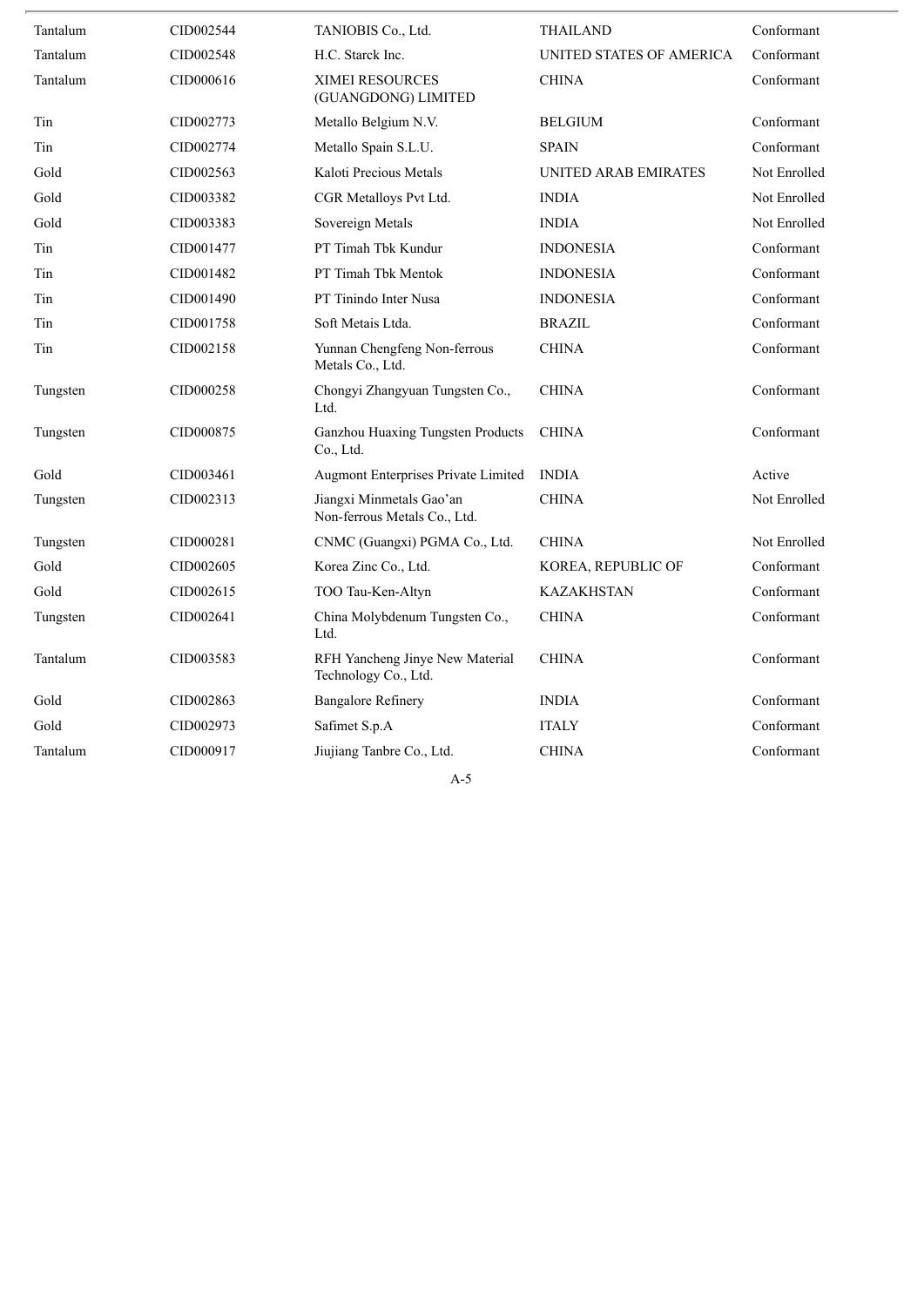| Tungsten | CID002542 | TANIOBIS Smelting GmbH & Co.<br>KG                    | <b>GERMANY</b>            | Conformant   |
|----------|-----------|-------------------------------------------------------|---------------------------|--------------|
| Tantalum | CID002508 | XinXing HaoRong Electronic<br>Material Co., Ltd.      | <b>CHINA</b>              | Conformant   |
| Tantalum | CID001522 | Yanling Jincheng Tantalum &<br>Niobium Co., Ltd.      | <b>CHINA</b>              | Conformant   |
| Tantalum | CID001891 | <b>Telex Metals</b>                                   | UNITED STATES OF AMERICA  | Conformant   |
| Tantalum | CID002512 | Jiangxi Dinghai Tantalum & Niobium CHINA<br>Co., Ltd. |                           | Conformant   |
| Tin      | CID001305 | Novosibirsk Processing Plant Ltd.                     | <b>RUSSIAN FEDERATION</b> | Conformant   |
| Gold     | CID002282 | Morris and Watson                                     | <b>NEW ZEALAND</b>        | Not Enrolled |
| Tungsten | CID003614 | OOO ?Technolom? 1                                     | <b>RUSSIAN FEDERATION</b> | Active       |
| Gold     | CID003557 | Metallix Refining Inc.                                | UNITED STATES OF AMERICA  | Not Enrolled |
| Tin      | CID001486 | PT Timah Nusantara                                    | <b>INDONESIA</b>          | Active       |
| Tungsten | CID002315 | Ganzhou Jiangwu Ferrotungsten Co.,<br>Ltd.            | <b>CHINA</b>              | Conformant   |
| Gold     | CID001147 | Metalor Technologies (Suzhou) Ltd.                    | <b>CHINA</b>              | Conformant   |
| Tungsten | CID002494 | Ganzhou Seadragon W & Mo Co.,<br>Ltd.                 | <b>CHINA</b>              | Conformant   |
| Tungsten | CID000766 | Hunan Chenzhou Mining Co., Ltd.                       | <b>CHINA</b>              | Conformant   |
| Tungsten | CID000769 | Hunan Chunchang Nonferrous Metals<br>Co., Ltd.        | <b>CHINA</b>              | Conformant   |
| Gold     | CID000019 | Aida Chemical Industries Co., Ltd.                    | <b>JAPAN</b>              | Conformant   |
| Gold     | CID000035 | Agosi AG                                              | <b>GERMANY</b>            | Conformant   |
| Tin      | CID000448 | Estanho de Rondonia S.A.                              | <b>BRAZIL</b>             | Conformant   |
| Gold     | CID002919 | Planta Recuperadora de Metales SpA                    | <b>CHILE</b>              | Conformant   |
| Gold     | CID002918 | SungEel HiMetal Co., Ltd.                             | KOREA, REPUBLIC OF        | Conformant   |
| Gold     | CID003424 | Eco-System Recycling Co., Ltd.<br>North Plant         | <b>JAPAN</b>              | Conformant   |
| Gold     | CID003425 | Eco-System Recycling Co., Ltd. West<br>Plant          | <b>JAPAN</b>              | Conformant   |
| Tungsten | CID003401 | Fujian Ganmin RareMetal Co., Ltd.                     | <b>CHINA</b>              | Conformant   |
| Gold     | CID002290 | <b>SAFINA A.S.</b>                                    | <b>CZECHIA</b>            | Conformant   |
| Tin      | CID001142 | Metallic Resources, Inc.                              | UNITED STATES OF AMERICA  | Conformant   |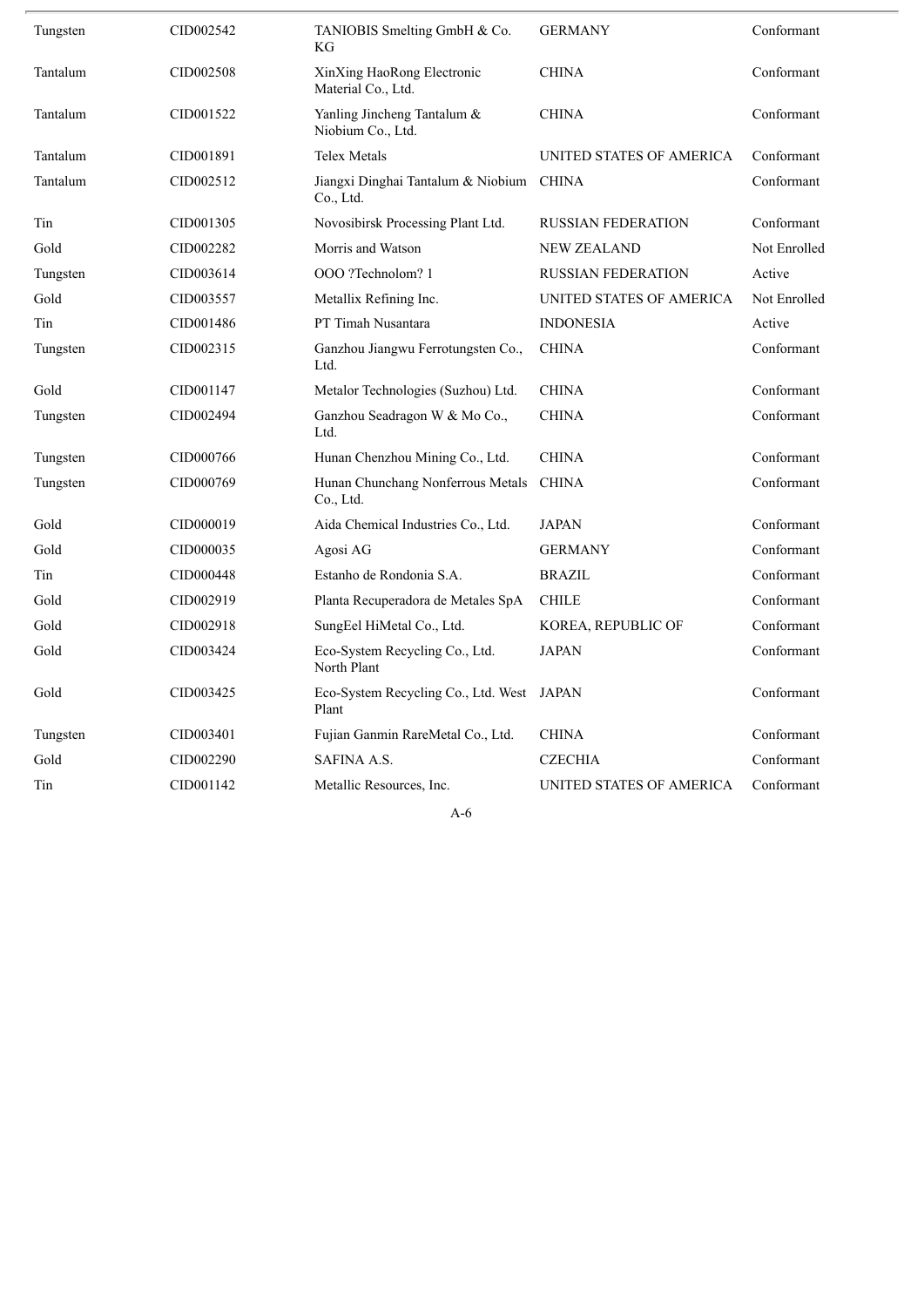| Tantalum | CID001200 | NPM Silmet AS                                      | <b>ESTONIA</b>           | Conformant   |
|----------|-----------|----------------------------------------------------|--------------------------|--------------|
| Tungsten | CID002645 | Ganzhou Haichuang Tungsten Co.,<br>Ltd.            | <b>CHINA</b>             | Conformant   |
| Tungsten | CID002082 | Xiamen Tungsten Co., Ltd.                          | <b>CHINA</b>             | Conformant   |
| Tin      | CID001421 | PT Belitung Industri Sejahtera                     | <b>INDONESIA</b>         | Not Enrolled |
| Tin      | CID001428 | PT Bukit Timah                                     | <b>INDONESIA</b>         | Active       |
| Tin      | CID002180 | Tin Smelting Branch of Yunnan Tin<br>Co., Ltd.     | <b>CHINA</b>             | Conformant   |
| Gold     | CID002852 | GGC Gujrat Gold Centre Pvt. Ltd.                   | <b>INDIA</b>             | Active       |
| Gold     | CID002853 | Sai Refinery                                       | <b>INDIA</b>             | Not Enrolled |
| Gold     | CID000103 | Atasay Kuyumculuk Sanayi Ve<br>Ticaret A.S.        | <b>TURKEY</b>            | Not Enrolled |
| Gold     | CID000343 | Daye Non-Ferrous Metals Mining<br>Ltd.             | <b>CHINA</b>             | Not Enrolled |
| Tin      | CID002816 | PT Sukses Inti Makmur                              | <b>INDONESIA</b>         | Active       |
| Gold     | CID003529 | Sancus ZFS (L?Orfebre, SA)                         | <b>COLOMBIA</b>          | Active       |
| Tin      | CID002478 | PT Tirus Putra Mandiri                             | <b>INDONESIA</b>         | Not Enrolled |
| Tin      | CID001493 | PT Tommy Utama                                     | <b>INDONESIA</b>         | Not Enrolled |
| Gold     | CID000041 | Almalyk Mining and Metallurgical<br>Complex (AMMC) | <b>UZBEKISTAN</b>        | Conformant   |
| Gold     | CID000058 | AngloGold Ashanti Corrego do Sitio<br>Mineracao    | <b>BRAZIL</b>            | Conformant   |
| Gold     | CID000077 | Argor-Heraeus S.A.                                 | <b>SWITZERLAND</b>       | Conformant   |
| Gold     | CID000082 | Asahi Pretec Corp.                                 | <b>JAPAN</b>             | Conformant   |
| Gold     | CID000090 | Asaka Riken Co., Ltd.                              | <b>JAPAN</b>             | Conformant   |
| Gold     | CID000113 | Aurubis AG                                         | <b>GERMANY</b>           | Conformant   |
| Gold     | CID003500 | Alexy Metals                                       | UNITED STATES OF AMERICA | Active       |
| Tungsten | CID002320 | Xiamen Tungsten (H.C.) Co., Ltd.                   | <b>CHINA</b>             | Conformant   |
| Tungsten | CID003468 | Cronimet Brasil Ltda                               | <b>BRAZIL</b>            | Conformant   |
| Tin      | CID003116 | Guangdong Hanhe Non-Ferrous<br>Metal Co., Ltd.     | <b>CHINA</b>             | Conformant   |
| Gold     | CID002509 | MMTC-PAMP India Pvt., Ltd.                         | <b>INDIA</b>             | Conformant   |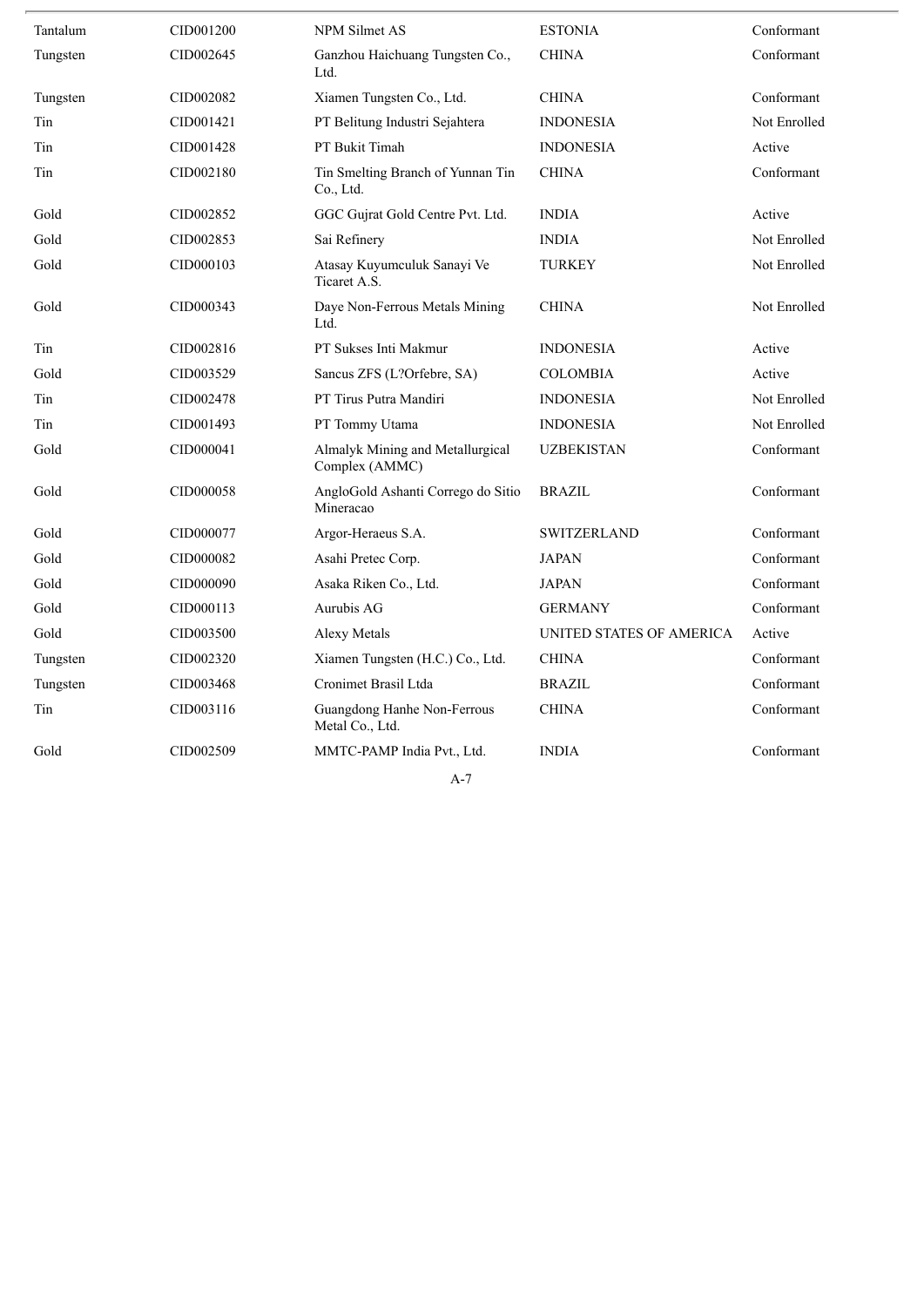| Gold     | CID002561 | <b>Emirates Gold DMCC</b>                                        | UNITED ARAB EMIRATES        | Conformant   |
|----------|-----------|------------------------------------------------------------------|-----------------------------|--------------|
| Gold     | CID002511 | KGHM Polska Miedz Spolka<br>Akcyjna                              | <b>POLAND</b>               | Conformant   |
| Tungsten | CID002541 | H.C. Starck Tungsten GmbH                                        | <b>GERMANY</b>              | Conformant   |
| Tin      | CID003582 | Fabrica Auricchio Industria e<br>Comercio Ltda.                  | <b>BRAZIL</b>               | Conformant   |
| Tin      | CID003380 | PT Masbro Alam Stania                                            | <b>INDONESIA</b>            | Active       |
| Gold     | CID003421 | C.I Metales Procesados Industriales<br><b>SAS</b>                | <b>COLOMBIA</b>             | Active       |
| Gold     | CID000522 | Refinery of Seemine Gold Co., Ltd.                               | <b>CHINA</b>                | Not Enrolled |
| Gold     | CID002312 | Guangdong Jinding Gold Limited                                   | <b>CHINA</b>                | Not Enrolled |
| Gold     | CID000671 | Hangzhou Fuchunjiang Smelting Co.,<br>Ltd.                       | <b>CHINA</b>                | Not Enrolled |
| Gold     | CID000767 | Hunan Chenzhou Mining Co., Ltd.                                  | <b>CHINA</b>                | Not Enrolled |
| Gold     | CID000778 | HwaSeong CJ CO., LTD.                                            | KOREA, REPUBLIC OF          | Not Enrolled |
| Gold     | CID000927 | JSC Ekaterinburg Non-Ferrous Metal<br>Processing Plant           | <b>RUSSIAN FEDERATION</b>   | Not Enrolled |
| Gold     | CID000180 | Caridad                                                          | <b>MEXICO</b>               | Not Enrolled |
| Gold     | CID000128 | Bangko Sentral ng Pilipinas (Central<br>Bank of the Philippines) | <b>PHILIPPINES</b>          | Conformant   |
| Gold     | CID000157 | <b>Boliden AB</b>                                                | <b>SWEDEN</b>               | Conformant   |
| Gold     | CID000176 | C. Hafner GmbH + Co. KG                                          | <b>GERMANY</b>              | Conformant   |
| Gold     | CID000185 | CCR Refinery - Glencore Canada<br>Corporation                    | <b>CANADA</b>               | Conformant   |
| Gold     | CID000189 | Cendres + Metaux S.A.                                            | <b>SWITZERLAND</b>          | Conformant   |
| Gold     | CID000233 | Chimet S.p.A.                                                    | <b>ITALY</b>                | Conformant   |
| Tin      | CID001457 | PT Panca Mega Persada                                            | <b>INDONESIA</b>            | Not Enrolled |
| Gold     | CID002562 | <b>International Precious Metal Refiners</b>                     | <b>UNITED ARAB EMIRATES</b> | Not Enrolled |
| Gold     | CID000651 | Guoda Safina High-Tech<br>Environmental Refinery Co., Ltd.       | <b>CHINA</b>                | Not Enrolled |
| Gold     | CID002560 | Al Etihad Gold Refinery DMCC                                     | <b>UNITED ARAB EMIRATES</b> | Conformant   |
| Tungsten | CID002502 | Asia Tungsten Products Vietnam Ltd.                              | <b>VIET NAM</b>             | Conformant   |
| Tin      | CID002503 | PT ATD Makmur Mandiri Jaya                                       | <b>INDONESIA</b>            | Conformant   |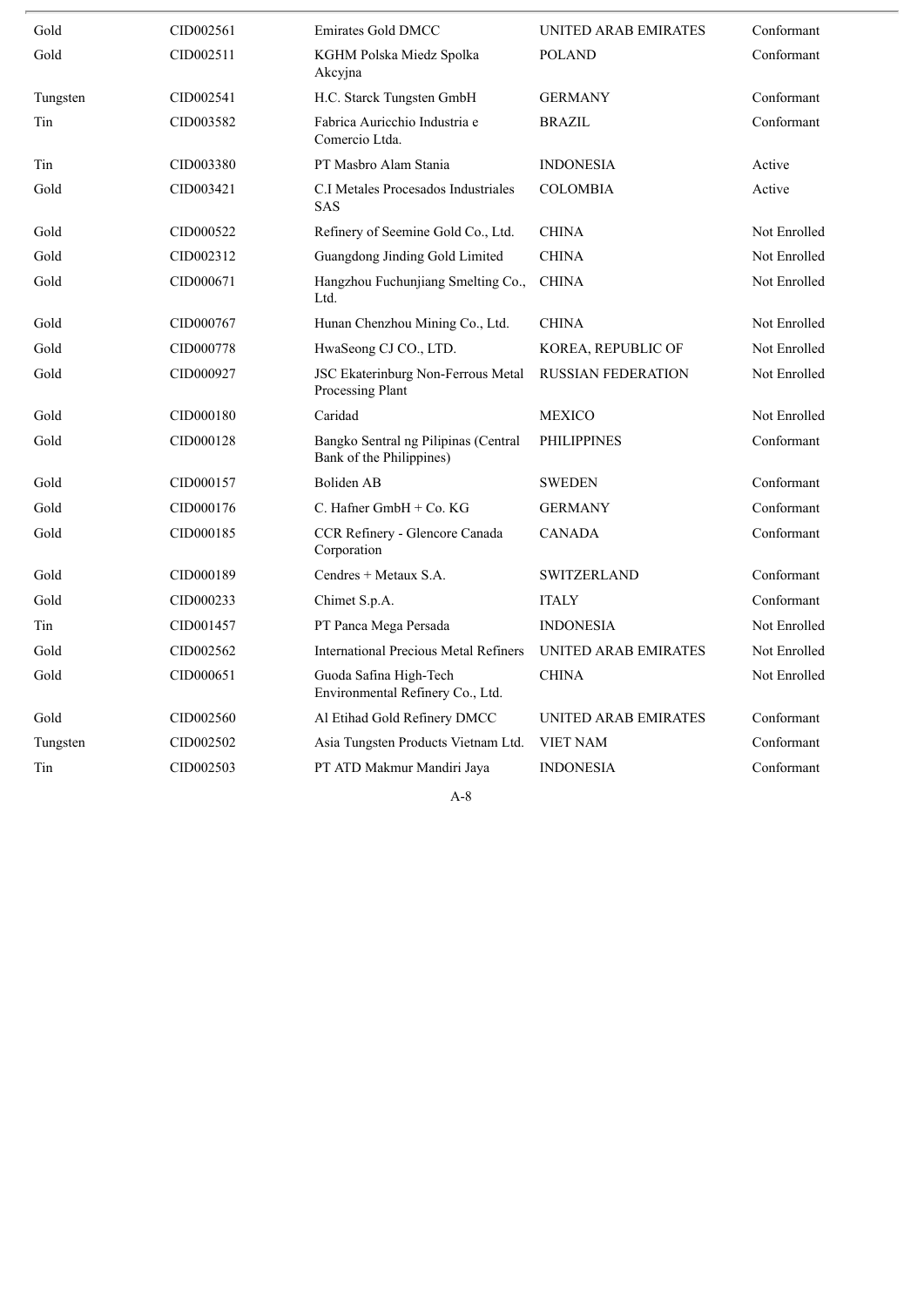| Tungsten | CID002543 | Masan High-Tech Materials                                          | <b>VIET NAM</b>           | Conformant     |
|----------|-----------|--------------------------------------------------------------------|---------------------------|----------------|
| Gold     | CID002850 | AU Traders and Refiners                                            | <b>SOUTH AFRICA</b>       | Non-Conformant |
| Tin      | CID002696 | PT Cipta Persada Mulia                                             | <b>INDONESIA</b>          | Conformant     |
| Tin      | CID001460 | PT Refined Bangka Tin                                              | <b>INDONESIA</b>          | Conformant     |
| Tin      | CID001539 | Rui Da Hung                                                        | TAIWAN, PROVINCE OF CHINA | Conformant     |
| Tin      | CID002036 | White Solder Metalurgia e Mineracao<br>Ltda.                       | <b>BRAZIL</b>             | Conformant     |
| Tantalum | CID001163 | Metallurgical Products India Pvt.,<br>Ltd.                         | <b>INDIA</b>              | Conformant     |
| Tantalum | CID001192 | Mitsui Mining and Smelting Co., Ltd.                               | <b>JAPAN</b>              | Conformant     |
| Tungsten | CID000825 | Japan New Metals Co., Ltd.                                         | <b>JAPAN</b>              | Conformant     |
| Gold     | CID000359 | DSC (Do Sung Corporation)                                          | KOREA, REPUBLIC OF        | Conformant     |
| Gold     | CID000493 | <b>JSC Novosibirsk Refinery</b>                                    | <b>RUSSIAN FEDERATION</b> | Non-Conformant |
| Gold     | CID000694 | Heimerle + Meule GmbH                                              | <b>GERMANY</b>            | Conformant     |
| Gold     | CID000707 | Heraeus Metals Hong Kong Ltd.                                      | <b>CHINA</b>              | Conformant     |
| Gold     | CID000801 | Inner Mongolia Qiankun Gold and<br>Silver Refinery Share Co., Ltd. | <b>CHINA</b>              | Conformant     |
| Gold     | CID000807 | Ishifuku Metal Industry Co., Ltd.                                  | <b>JAPAN</b>              | Conformant     |
| Tin      | CID003449 | PT Mitra Sukses Globalindo                                         | <b>INDONESIA</b>          | Active         |
| Gold     | CID002525 | Shandong Humon Smelting Co., Ltd.                                  | <b>CHINA</b>              | Not Enrolled   |
| Gold     | CID002865 | Kyshtym Copper-Electrolytic Plant<br>ZAO                           | <b>RUSSIAN FEDERATION</b> | Not Enrolled   |
| Gold     | CID002867 | Degussa Sonne / Mond Goldhandel<br>GmbH                            | <b>GERMANY</b>            | Not Enrolled   |
| Tin      | CID002703 | An Vinh Joint Stock Mineral<br>Processing Company                  | <b>VIET NAM</b>           | Not Enrolled   |
| Gold     | CID002708 | Abington Reldan Metals, LLC                                        | UNITED STATES OF AMERICA  | Active         |
| Tantalum | CID002539 | <b>KEMET</b> de Mexico                                             | <b>MEXICO</b>             | Conformant     |
| Tungsten | CID000966 | Kennametal Fallon                                                  | UNITED STATES OF AMERICA  | Conformant     |
| Tungsten | CID000004 | A.L.M.T. Corp.                                                     | <b>JAPAN</b>              | Conformant     |
| Tantalum | CID002505 | FIR Metals & Resource Ltd.                                         | <b>CHINA</b>              | Conformant     |
|          |           | $A-9$                                                              |                           |                |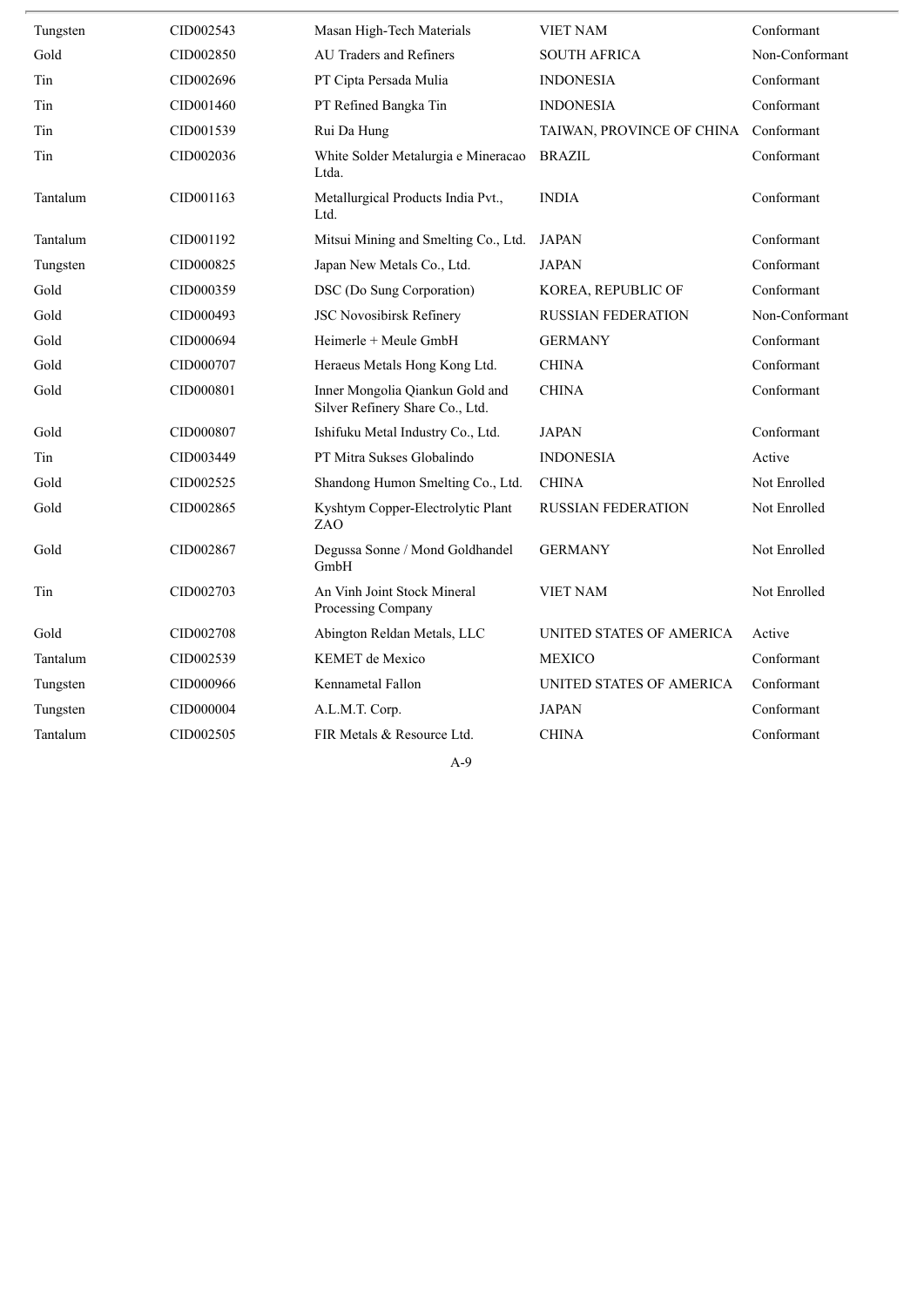| Gold     | CID002516 | Singway Technology Co., Ltd.                                                       | TAIWAN, PROVINCE OF CHINA Conformant |                |
|----------|-----------|------------------------------------------------------------------------------------|--------------------------------------|----------------|
| Tungsten | CID002513 | Chenzhou Diamond Tungsten<br>Products Co., Ltd.                                    | <b>CHINA</b>                         | Conformant     |
| Tantalum | CID002506 | Jiujiang Zhongao Tantalum &<br>Niobium Co., Ltd.                                   | <b>CHINA</b>                         | Conformant     |
| Gold     | CID000814 | Istanbul Gold Refinery                                                             | <b>TURKEY</b>                        | Conformant     |
| Gold     | CID000823 | Japan Mint                                                                         | <b>JAPAN</b>                         | Conformant     |
| Gold     | CID000855 | Jiangxi Copper Co., Ltd.                                                           | <b>CHINA</b>                         | Conformant     |
| Gold     | CID000920 | Asahi Refining USA Inc.                                                            | UNITED STATES OF AMERICA             | Conformant     |
| Gold     | CID000924 | Asahi Refining Canada Ltd.                                                         | <b>CANADA</b>                        | Conformant     |
| Gold     | CID000929 | <b>JSC</b> Uralelectromed                                                          | <b>RUSSIAN FEDERATION</b>            | Non-Conformant |
| Gold     | CID002527 | Shenzhen Zhonghenglong Real<br>Industry Co., Ltd.                                  | <b>CHINA</b>                         | Not Enrolled   |
| Gold     | CID002567 | Sudan Gold Refinery                                                                | <b>SUDAN</b>                         | Not Enrolled   |
| Gold     | CID002003 | Valcambi S.A.                                                                      | <b>SWITZERLAND</b>                   | Conformant     |
| Gold     | CID002030 | Western Australian Mint (T/a The<br>Perth Mint)                                    | <b>AUSTRALIA</b>                     | Conformant     |
| Gold     | CID002129 | Yokohama Metal Co., Ltd.                                                           | <b>JAPAN</b>                         | Conformant     |
| Gold     | CID002224 | Zhongyuan Gold Smelter of Zhongjin<br>Gold Corporation                             | <b>CHINA</b>                         | Conformant     |
| Gold     | CID002243 | Gold Refinery of Zijin Mining Group<br>Co., Ltd.                                   | <b>CHINA</b>                         | Conformant     |
| Tin      | CID003486 | CRM Fundicao De Metais E<br>Comercio De Equipamentos<br>Eletronicos Do Brasil Ltda | <b>BRAZIL</b>                        | Active         |
| Tin      | CID003356 | Dongguan CiEXPO Environmental<br>Engineering Co., Ltd.                             | <b>CHINA</b>                         | Non-Conformant |
| Tungsten | CID003553 | Artek LLC                                                                          | <b>RUSSIAN FEDERATION</b>            | Not Enrolled   |
| Tungsten | CID003408 | JSC "Kirovgrad Hard Alloys Plant"                                                  | <b>RUSSIAN FEDERATION</b>            | Conformant     |
| Tin      | CID003409 | Precious Minerals and Smelting<br>Limited                                          | <b>INDIA</b>                         | Non-Conformant |
| Tin      | CID003410 | Gejiu City Fuxiang Industry and<br>Trade Co., Ltd.                                 | <b>CHINA</b>                         | Not Enrolled   |
| Tin      | CID000309 | PT Aries Kencana Sejahtera                                                         | <b>INDONESIA</b>                     | Active         |
| Tin      | CID003524 | <b>CRM</b> Synergies                                                               | <b>SPAIN</b>                         | Conformant     |
| Tin      | CID003208 | Pongpipat Company Limited                                                          | <b>MYANMAR</b>                       | Not Enrolled   |
|          |           | $A-10$                                                                             |                                      |                |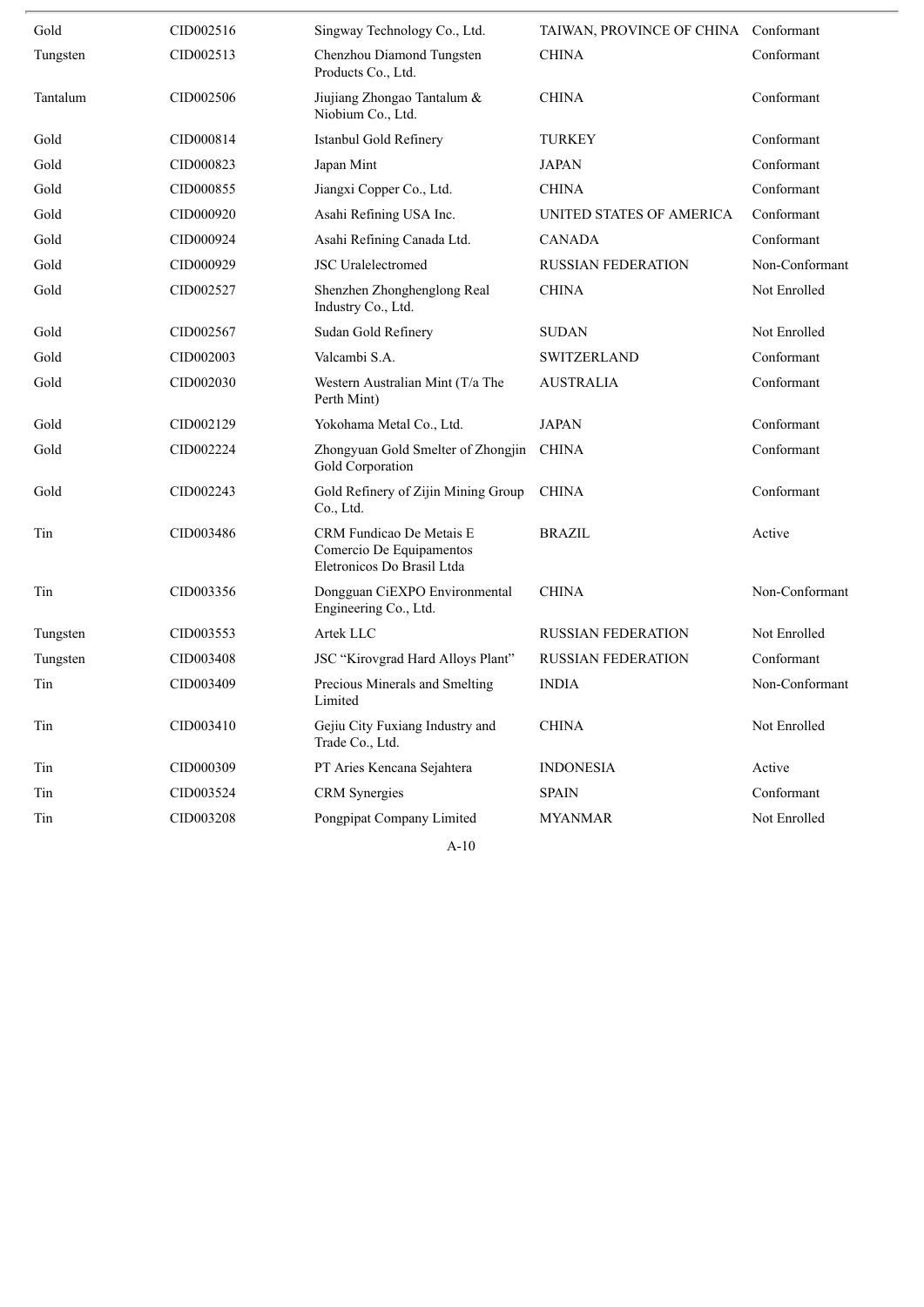| Gold     | CID003189 | NH Recytech Company                                           | KOREA, REPUBLIC OF        | Conformant     |
|----------|-----------|---------------------------------------------------------------|---------------------------|----------------|
| Gold     | CID001029 | Kyrgyzaltyn JSC                                               | KYRGYZSTAN                | Non-Conformant |
| Gold     | CID001032 | L'azurde Company For Jewelry                                  | <b>SAUDI ARABIA</b>       | Not Enrolled   |
| Tungsten | CID002551 | Jiangwu H.C. Starck Tungsten<br>Products Co., Ltd.            | <b>CHINA</b>              | Conformant     |
| Tungsten | CID002845 | Moliren Ltd.                                                  | <b>RUSSIAN FEDERATION</b> | Conformant     |
| Tungsten | CID002833 | <b>ACL Metais Eireli</b>                                      | <b>BRAZIL</b>             | Conformant     |
| Tin      | CID002834 | Thai Nguyen Mining and Metallurgy<br>Co., Ltd.                | <b>VIET NAM</b>           | Conformant     |
| Tin      | CID002835 | PT Menara Cipta Mulia                                         | <b>INDONESIA</b>          | Conformant     |
| Tantalum | CID002842 | Jiangxi Tuohong New Raw Material                              | <b>CHINA</b>              | Conformant     |
| Gold     | CID000937 | JX Nippon Mining & Metals Co.,<br>Ltd.                        | <b>JAPAN</b>              | Conformant     |
| Gold     | CID000957 | Kazzinc                                                       | <b>KAZAKHSTAN</b>         | Conformant     |
| Gold     | CID000969 | Kennecott Utah Copper LLC                                     | UNITED STATES OF AMERICA  | Conformant     |
| Gold     | CID001078 | LS-NIKKO Copper Inc.                                          | KOREA, REPUBLIC OF        | Conformant     |
| Gold     | CID001119 | Matsuda Sangyo Co., Ltd.                                      | <b>JAPAN</b>              | Conformant     |
| Gold     | CID001149 | Metalor Technologies (Hong Kong)<br>Ltd.                      | <b>CHINA</b>              | Conformant     |
| Gold     | CID001152 | Metalor Technologies (Singapore)<br>Pte., Ltd.                | <b>SINGAPORE</b>          | Conformant     |
| Gold     | CID000773 | Hunan Guiyang yinxing Nonferrous<br>Smelting Co., Ltd.        | <b>CHINA</b>              | Not Enrolled   |
| Gold     | CID001058 | Lingbao Jinyuan Tonghui Refinery<br>Co., Ltd.                 | <b>CHINA</b>              | Not Enrolled   |
| Gold     | CID001093 | Luoyang Zijin Yinhui Gold Refinery<br>Co., Ltd.               | <b>CHINA</b>              | Not Enrolled   |
| Gold     | CID003615 | WEEEREFINING                                                  | <b>FRANCE</b>             | Active         |
| Tin      | CID002455 | CV Venus Inti Perkasa                                         | <b>INDONESIA</b>          | Active         |
| Gold     | CID003575 | Metal Concentrators SA (Pty) Ltd.                             | <b>SOUTH AFRICA</b>       | Conformant     |
| Tungsten | CID003609 | Fujian Xinlu Tungsten Co., Ltd.                               | <b>CHINA</b>              | Conformant     |
| Tungsten | CID003612 | OOO ?Technolom? 2                                             | <b>RUSSIAN FEDERATION</b> | Active         |
| Tungsten | CID003427 | Albasteel Industria e Comercio de<br>Ligas Para Fundicao Ltd. | <b>BRAZIL</b>             | Active         |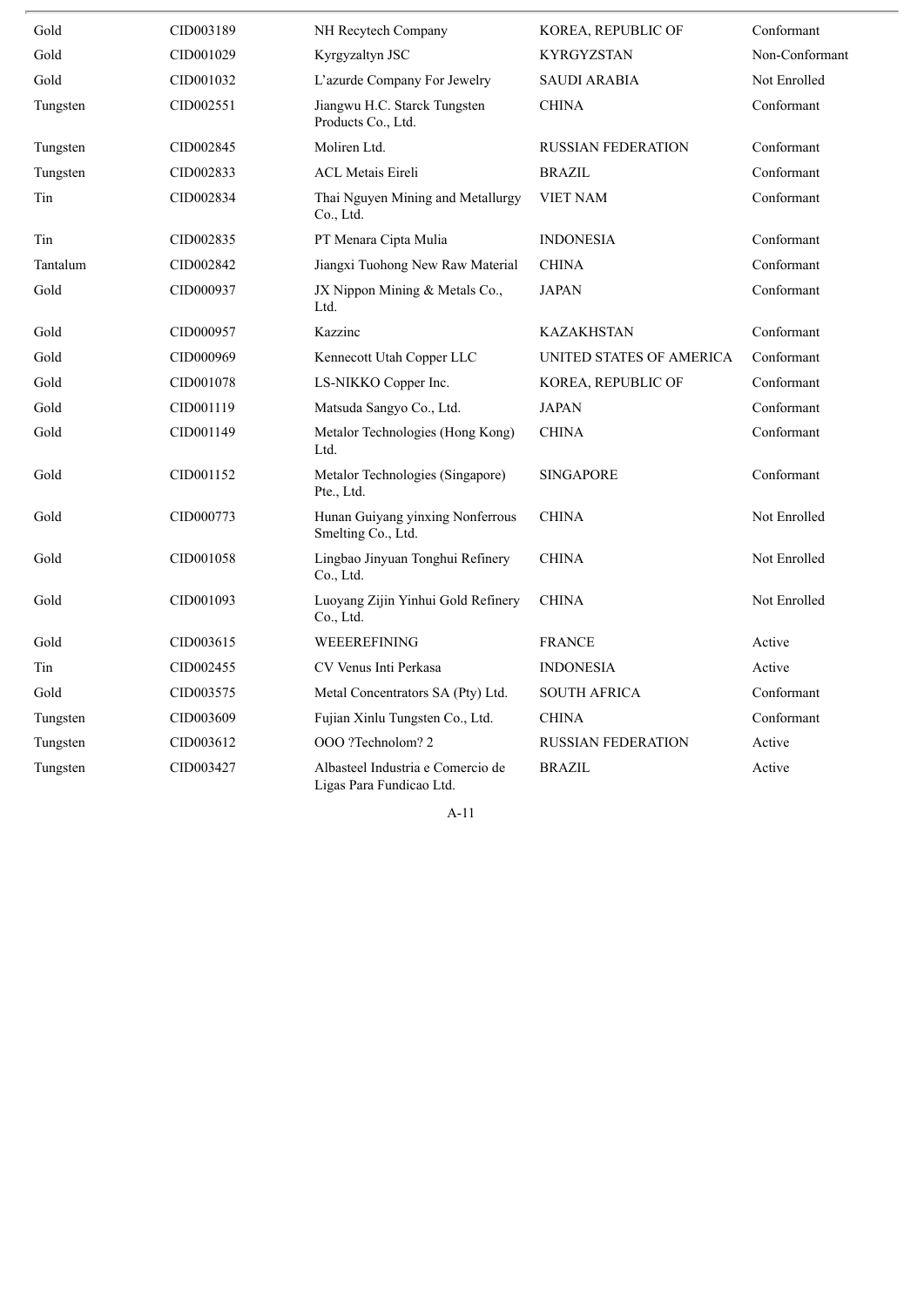| Gold     | CID003548 | MD Overseas                                                      | <b>INDIA</b>              | Not Enrolled   |
|----------|-----------|------------------------------------------------------------------|---------------------------|----------------|
| Gold     | CID003540 | Sellem Industries Ltd.                                           | <b>MAURITANIA</b>         | Not Enrolled   |
| Tin      | CID002858 | Modeltech Sdn Bhd                                                | <b>MALAYSIA</b>           | Non-Conformant |
| Gold     | CID003487 | Emerald Jewel Industry India Limited INDIA<br>(Unit 1)           |                           | Not Enrolled   |
| Gold     | CID003488 | Emerald Jewel Industry India Limited INDIA<br>(Unit 2)           |                           | Not Enrolled   |
| Gold     | CID003490 | Emerald Jewel Industry India Limited INDIA<br>(Unit 4)           |                           | Not Enrolled   |
| Gold     | CID003489 | Emerald Jewel Industry India Limited INDIA<br>(Unit 3)           |                           | Not Enrolled   |
| Tin      | CID002015 | VQB Mineral and Trading Group JSC VIET NAM                       |                           | Not Enrolled   |
| Tin      | CID003379 | Ma'anshan Weitai Tin Co., Ltd.                                   | <b>CHINA</b>              | Conformant     |
| Tin      | CID003381 | PT Rajawali Rimba Perkasa                                        | <b>INDONESIA</b>          | Conformant     |
| Tin      | CID000402 | Dowa                                                             | <b>JAPAN</b>              | Conformant     |
| Tin      | CID001231 | Jiangxi New Nanshan Technology<br>Ltd.                           | <b>CHINA</b>              | Conformant     |
| Tungsten | CID002321 | Jiangxi Gan Bei Tungsten Co., Ltd.                               | <b>CHINA</b>              | Conformant     |
| Tungsten | CID002318 | Jiangxi Tonggu Non-ferrous<br>Metallurgical & Chemical Co., Ltd. | <b>CHINA</b>              | Conformant     |
| Tungsten | CID002317 | Jiangxi Xinsheng Tungsten Industry<br>Co., Ltd.                  | <b>CHINA</b>              | Conformant     |
| Gold     | CID001153 | Metalor Technologies S.A.                                        | <b>SWITZERLAND</b>        | Conformant     |
| Gold     | CID001157 | Metalor USA Refining Corporation                                 | UNITED STATES OF AMERICA  | Conformant     |
| Gold     | CID001161 | Metalurgica Met-Mex Penoles S.A.<br>De C.V.                      | <b>MEXICO</b>             | Conformant     |
| Gold     | CID001188 | Mitsubishi Materials Corporation                                 | <b>JAPAN</b>              | Conformant     |
| Gold     | CID001193 | Mitsui Mining and Smelting Co., Ltd.                             | <b>JAPAN</b>              | Conformant     |
| Gold     | CID001204 | Moscow Special Alloys Processing<br>Plant                        | <b>RUSSIAN FEDERATION</b> | Non-Conformant |
| Gold     | CID001362 | Penglai Penggang Gold Industry Co.,<br>Ltd.                      | <b>CHINA</b>              | Not Enrolled   |
| Gold     | CID001546 | Sabin Metal Corp.                                                | UNITED STATES OF AMERICA  | Not Enrolled   |
| Gold     | CID001562 | Samwon Metals Corp.                                              | KOREA, REPUBLIC OF        | Not Enrolled   |
| Gold     | CID003617 | Value Trading                                                    | <b>BELGIUM</b>            | Not Enrolled   |
|          |           |                                                                  |                           |                |

 $\overline{\phantom{a}}$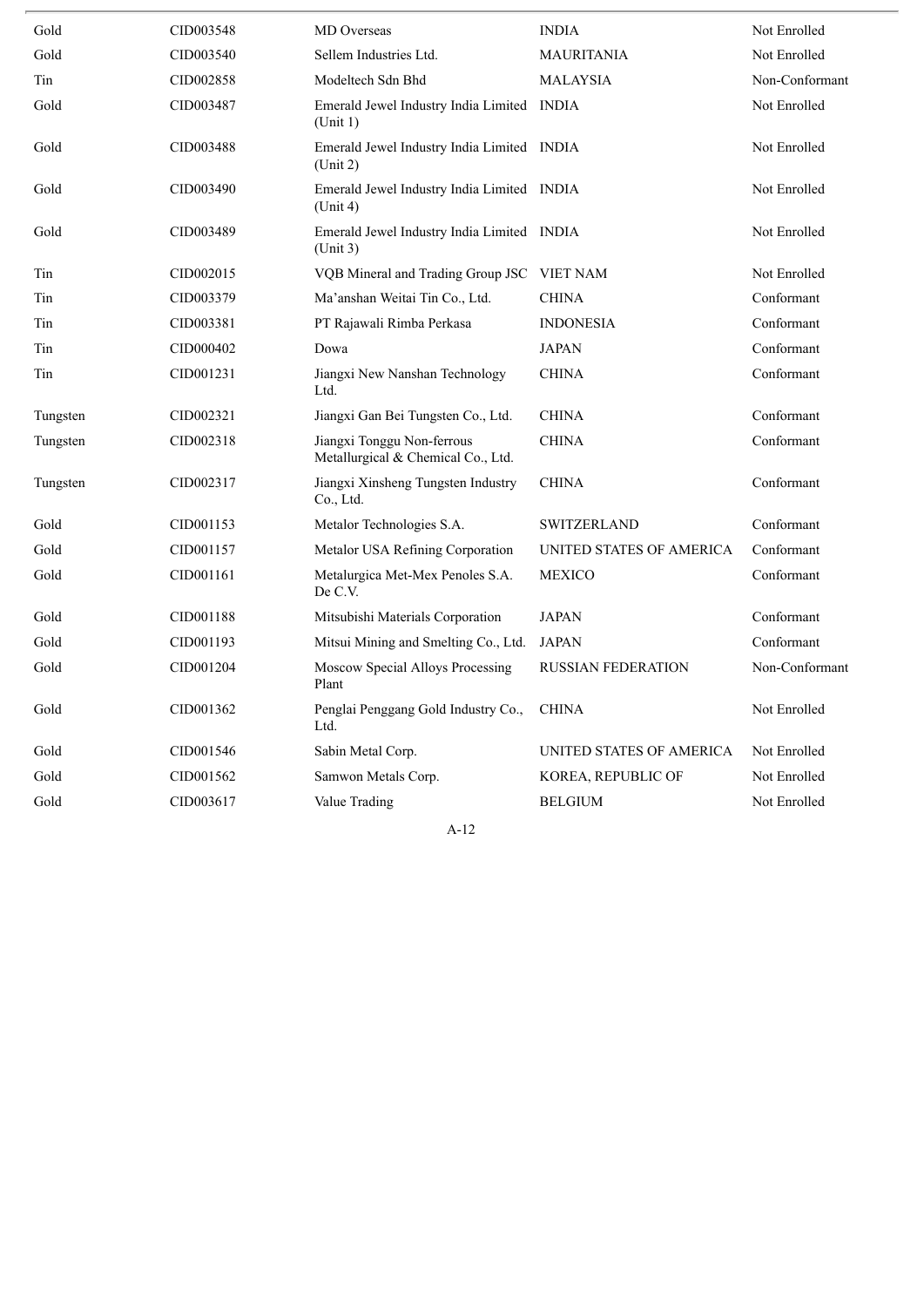| Gold     | CID002872 | Pease & Curren                                                                     | UNITED STATES OF AMERICA                   | Not Enrolled   |
|----------|-----------|------------------------------------------------------------------------------------|--------------------------------------------|----------------|
| Gold     | CID003348 | Dijllah Gold Refinery FZC                                                          | UNITED ARAB EMIRATES                       | Not Enrolled   |
| Tungsten | CID003416 | NPP Tyazhmetprom LLC                                                               | <b>RUSSIAN FEDERATION</b>                  | Active         |
| Tungsten | CID003417 | Hubei Green Tungsten Co., Ltd.                                                     | <b>CHINA</b>                               | Conformant     |
| Tungsten | CID002316 | Jiangxi Yaosheng Tungsten Co., Ltd.                                                | <b>CHINA</b>                               | Conformant     |
| Tungsten | CID002319 | Malipo Haiyu Tungsten Co., Ltd.                                                    | <b>CHINA</b>                               | Conformant     |
| Tin      | CID001406 | PT Babel Surya Alam Lestari                                                        | <b>INDONESIA</b>                           | Conformant     |
| Gold     | CID001555 | <b>Samduck Precious Metals</b>                                                     | KOREA, REPUBLIC OF                         | Conformant     |
| Gold     | CID000015 | <b>Advanced Chemical Company</b>                                                   | UNITED STATES OF AMERICA                   | Conformant     |
| Gold     | CID001736 | Sichuan Tianze Precious Metals Co.,<br>Ltd.                                        | <b>CHINA</b>                               | Conformant     |
| Tin      | CID001173 | Mineracao Taboca S.A.                                                              | <b>BRAZIL</b>                              | Conformant     |
| Gold     | CID003463 | Kundan Care Products Ltd.                                                          | <b>INDIA</b>                               | Not Enrolled   |
| Tin      | CID002572 | Electro-Mechanical Facility of the<br>Cao Bang Minerals & Metallurgy<br><b>JSC</b> | <b>VIET NAM</b>                            | Non-Conformant |
| Tin      | CID002573 | Nghe Tinh Non-Ferrous Metals Joint<br><b>Stock Company</b>                         | <b>VIET NAM</b>                            | Not Enrolled   |
| Tin      | CID002574 | Tuyen Quang Non-Ferrous Metals<br>Joint Stock Company                              | <b>VIET NAM</b>                            | Not Enrolled   |
| Gold     | CID001810 | Super Dragon Technology Co., Ltd.                                                  | TAIWAN, PROVINCE OF CHINA                  | Not Enrolled   |
| Gold     | CID003324 | QG Refining, LLC                                                                   | UNITED STATES OF AMERICA                   | Not Enrolled   |
| Gold     | CID003153 | State Research Institute Center for<br>Physical Sciences and Technology            | LITHUANIA                                  | Not Enrolled   |
| Tin      | CID001182 | Minsur                                                                             | <b>PERU</b>                                | Conformant     |
| Tin      | CID001191 | Mitsubishi Materials Corporation                                                   | <b>JAPAN</b>                               | Conformant     |
| Tin      | CID001314 | O.M. Manufacturing (Thailand) Co.,<br>Ltd.                                         | <b>THAILAND</b>                            | Conformant     |
| Tin      | CID001337 | Operaciones Metalurgicas S.A.                                                      | <b>BOLIVIA (PLURINATIONAL</b><br>STATE OF) | Conformant     |
| Tin      | CID001399 | PT Artha Cipta Langgeng                                                            | <b>INDONESIA</b>                           | Conformant     |
| Tin      | CID001402 | PT Babel Inti Perkasa                                                              | <b>INDONESIA</b>                           | Conformant     |
| Tin      | CID001453 | PT Mitra Stania Prima                                                              | <b>INDONESIA</b>                           | Conformant     |
|          |           |                                                                                    |                                            |                |